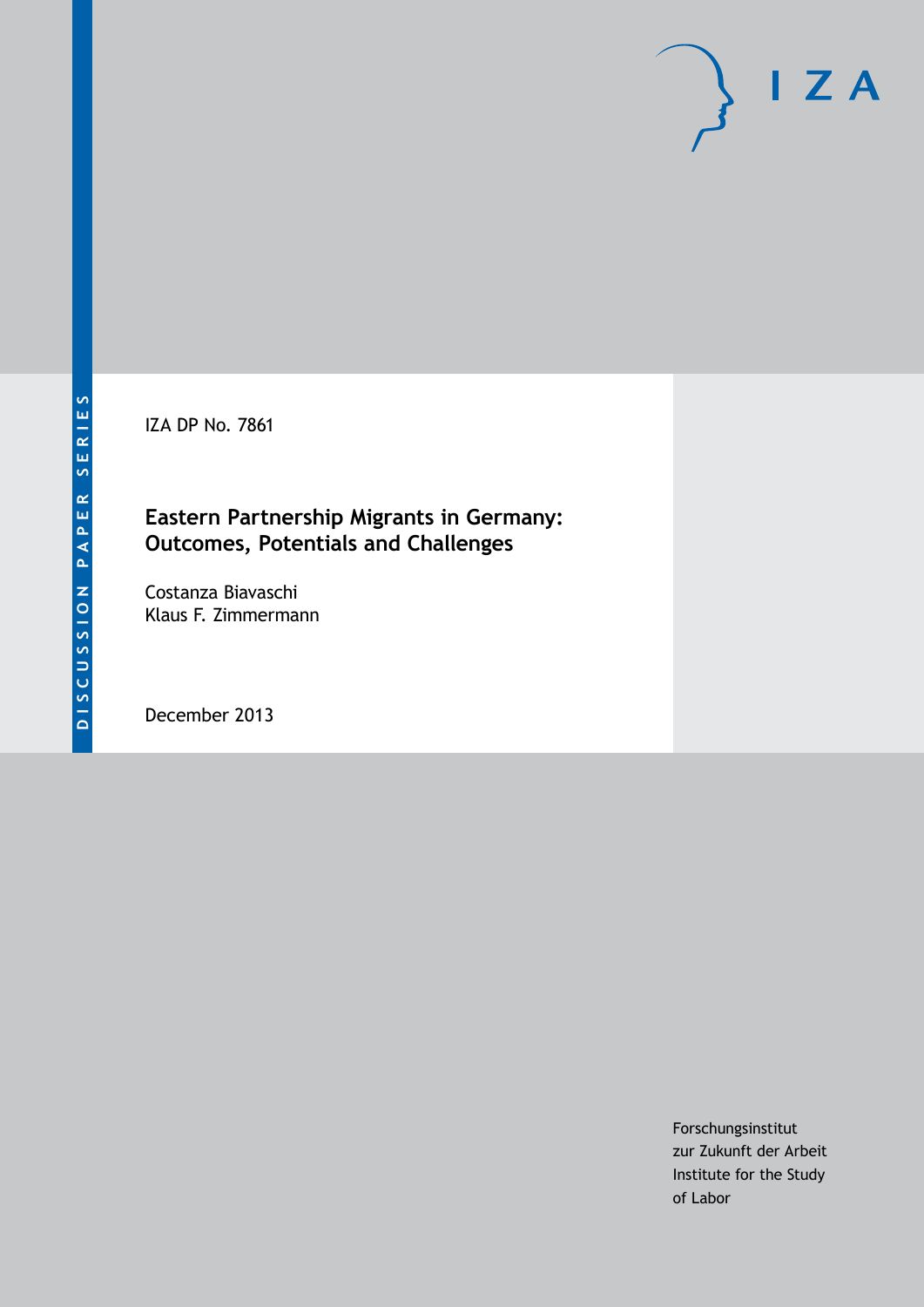# **Eastern Partnership Migrants in Germany: Outcomes, Potentials and Challenges**

## **Costanza Biavaschi**

*IZA*

**Klaus F. Zimmermann**

*IZA and University of Bonn*

Discussion Paper No. 7861 December 2013

IZA

P.O. Box 7240 53072 Bonn Germany

Phone: +49-228-3894-0 Fax: +49-228-3894-180 E-mail: [iza@iza.org](mailto:iza@iza.org)

Any opinions expressed here are those of the author(s) and not those of IZA. Research published in this series may include views on policy, but the institute itself takes no institutional policy positions. The IZA research network is committed to the IZA Guiding Principles of Research Integrity.

The Institute for the Study of Labor (IZA) in Bonn is a local and virtual international research center and a place of communication between science, politics and business. IZA is an independent nonprofit organization supported by Deutsche Post Foundation. The center is associated with the University of Bonn and offers a stimulating research environment through its international network, workshops and conferences, data service, project support, research visits and doctoral program. IZA engages in (i) original and internationally competitive research in all fields of labor economics, (ii) development of policy concepts, and (iii) dissemination of research results and concepts to the interested public.

IZA Discussion Papers often represent preliminary work and are circulated to encourage discussion. Citation of such a paper should account for its provisional character. A revised version may be available directly from the author.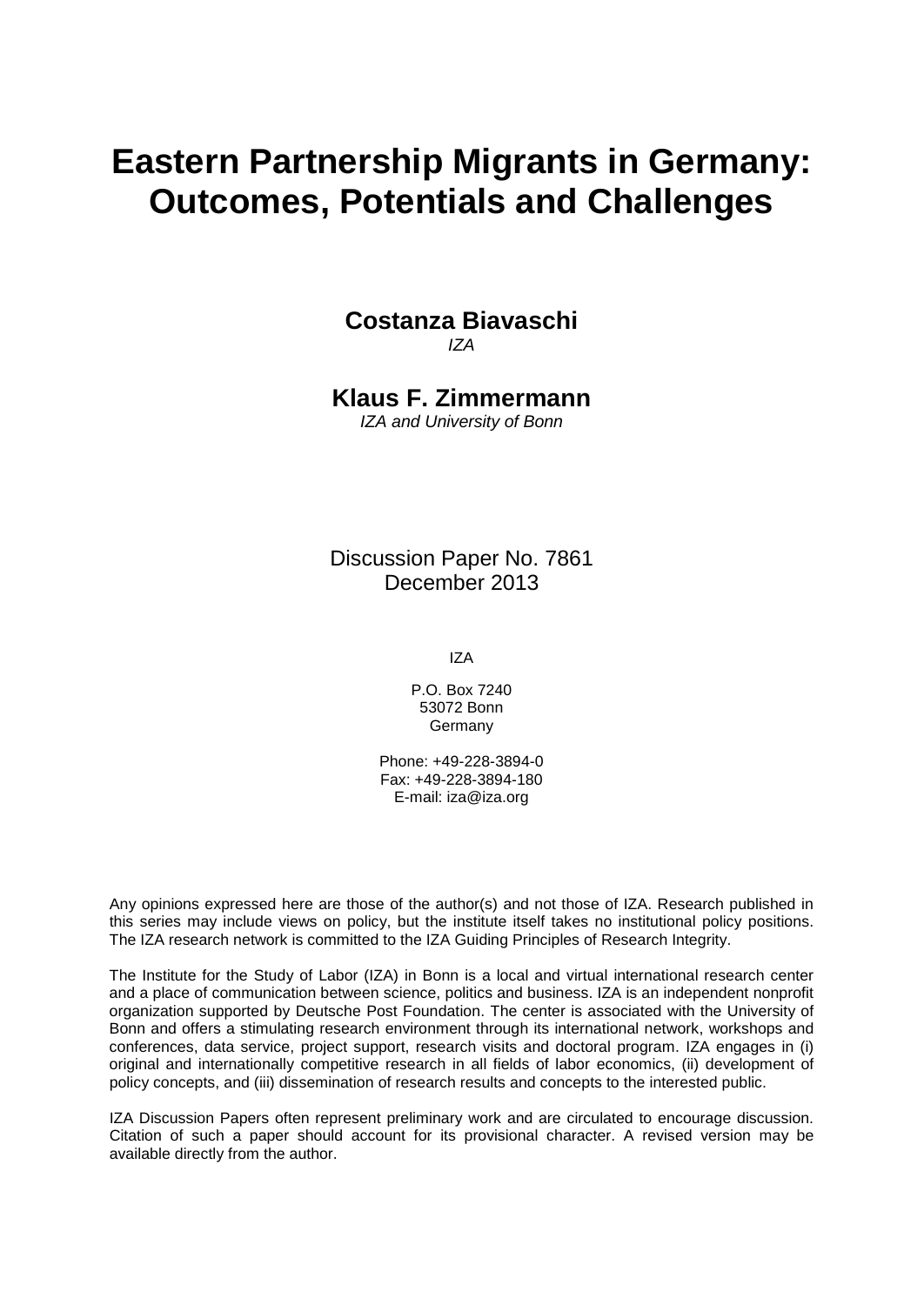IZA Discussion Paper No. 7861 December 2013

## **ABSTRACT**

## **Eastern Partnership Migrants in Germany: Outcomes, Potentials and Challenges**

Despite the ongoing dialogue on facilitating mobility between the European Union and the Eastern Partnership (EaP) countries, very little is known about the magnitude and characteristics of migration from these countries. We find that EaP migrants experience worse labor market outcomes than other migrant groups, but current and potential migrants hold qualifications in those areas were skill shortages are expected. Therefore, the monitoring and supervision of EaP integration will be consequential in order to understand how much of the current brain waste is driven by poor assessment of foreign qualifications, and to unleash the potential of migration for the German economy.

JEL Classification: J15, J24, J61, J62

Keywords: labor mobility, eastern partnership countries, brain waste, foreign qualifications

Corresponding author:

Costanza Biavaschi IZA P.O. Box 7240 53072 Bonn Germany E-mail: [Biavaschi@iza.org](mailto:Biavaschi@iza.org)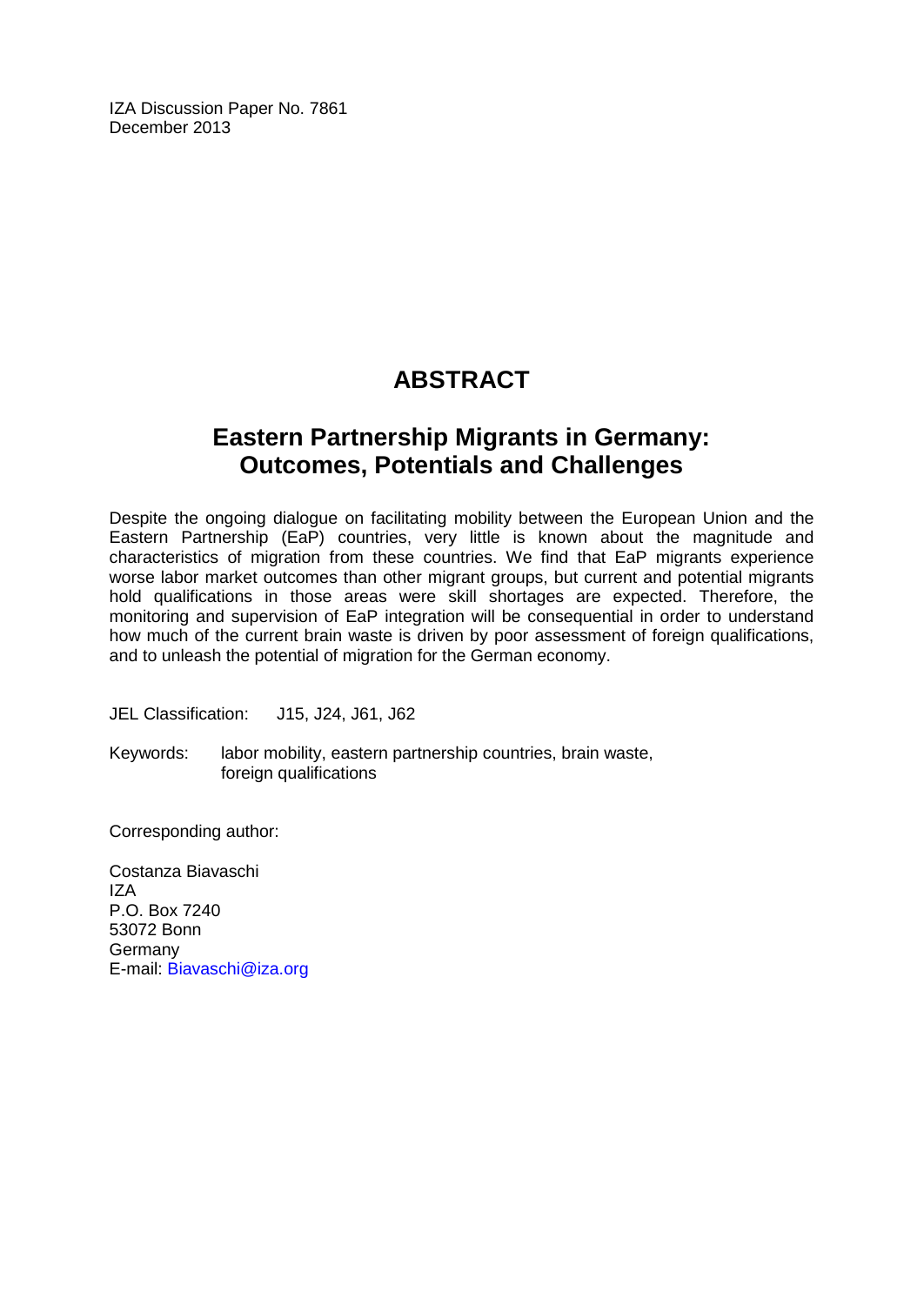## **1. Introduction**

The Global Approach to Migration was adopted in 2005 to establish the European Union's (EU henceforth) framework for dialogue and cooperation with non-EU countries of origin. Within this framework, the EU has launched a series of broad initiatives aimed at increasing the economic and political ties between the EU and its bordering countries. Successive EU enlargements have brought Armenia, Azerbaijan, Georgia, the Republic of Moldova, Ukraine and Belarus (the Eastern Partnership countries, EaP henceforth) closer to the EU. Over time, fostering the relationship with these countries has become an important policy action: it has culminated in the Prague Process, a targeted migration dialogue promoting mobility partnerships among the countries of the EU, Schengen Area, Eastern Partnership, the Western Balkans, Central Asia, Russia and Turkey.

Despite the strategic relevance and the ongoing discussion about facilitating mobility from EaP countries, very little is known about the magnitude of current EaP migration to EU member states. The evidence regarding the size, composition and effect of such flows is particularly lacking for Germany, where much of the migration literature has focused on understanding the assimilation experiences of migrants from other nationalities, with a particular emphasis to the post-EU enlargement period (for an overview, see Kahanec and Zimmermann 2010 and Kahanec 2013).[1](#page-29-0) Nevertheless, the German public is afraid about potential challenges if labor market mismatches occur. Using newly available data, this paper closes the knowledge gap.

Nevertheless, especially in light of the policy initiatives aiming at easing international movements between the EU and EaP countries, migration of EaP nationals might be a channel to "grease the wheels" of the German economy both in current times and in

<sup>2</sup>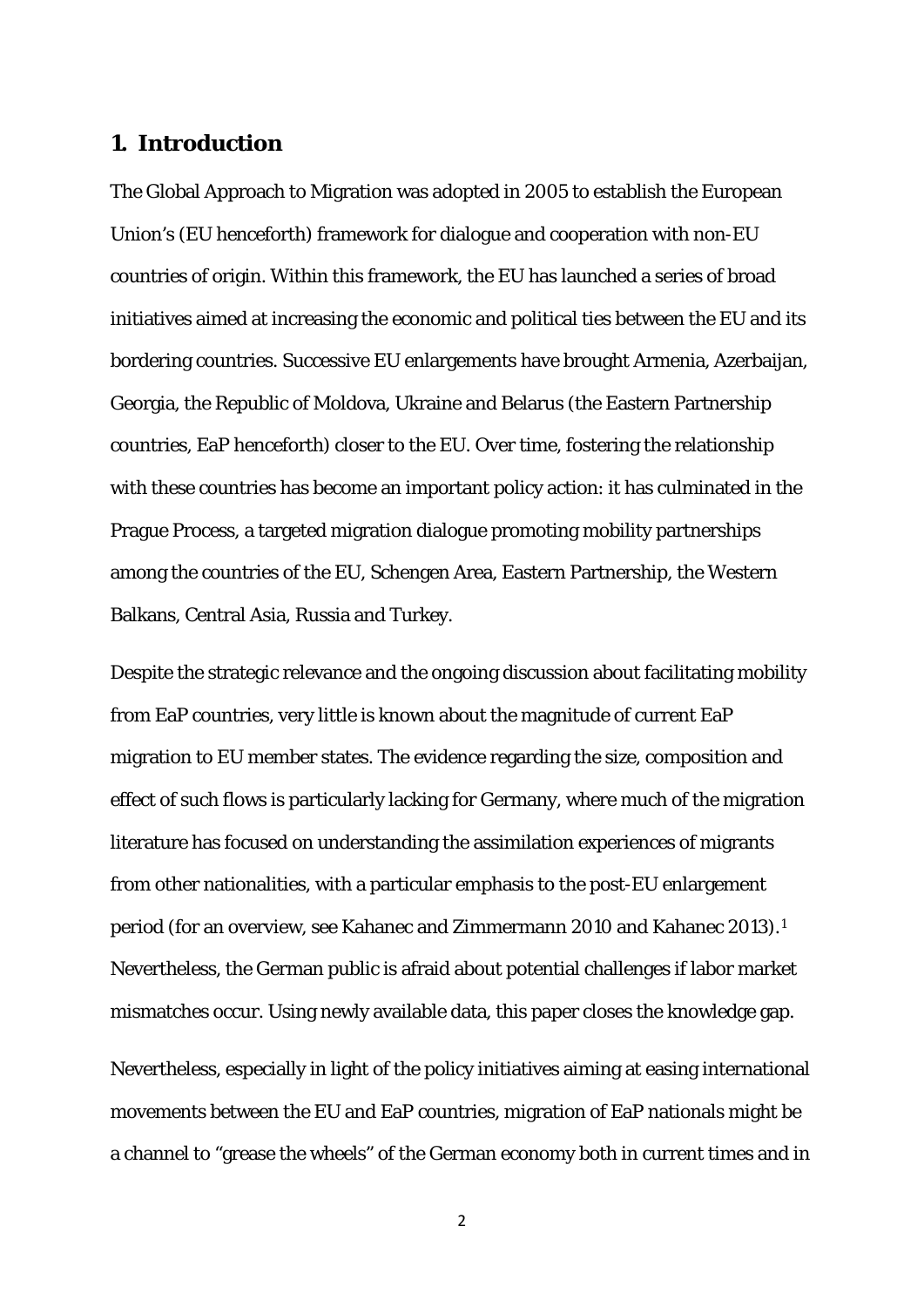the future. In fact, the German labor market, not particularly affected by the crisis, already exhibits signs of labor scarcity in a few sectors.2 Moreover, in the next decades the demographic transformation driven by the decline in fertility rates and increase in life expectancy will provoke significant shifts in both labor demand and supply. Such shifts and structural adjustments will likely be followed by skill shortages or mismatches if not appropriately managed and prevented in advance. Increased migration in general, and from EaP countries in particular, might be a way to reduce current and future labor market imbalances if properly executed. Therefore, mismatch among EaP migrants needs to be better understood to avoid that a potential might turn into a challenge.

In light of the foregoing, this paper is the first to study the labor market performance of EaP migrants in Germany, with the aim of understanding which policy initiatives could increase the assimilation of these migrants thus foster their potential for the German economy. We proceed in three steps. First, we explain current EaP migrant profiles, labor market outcomes and assimilation patterns in the German labor market. Second, we review the existing literature on the skill needs in Germany. Third, we highlight whether Germany is an attractive destination for potential migrants, and for which type of migrant. Hence, we aim to understand the challenges and opportunities that EaP migration might bring about for this country.

The key problem in this type of analysis is the lack of high quality data. We have gathered several sources to best summarize EaP migrants' experiences in Germany. Various accounts on EaP flows and its characteristics are carried out using population registers. The regression analysis investigating the migrants' labor market profiles is based on the 2009 German Microcensus. Lastly, to study the scope for future EaP migration we rely on a unique dataset of stayers, return migrants and potential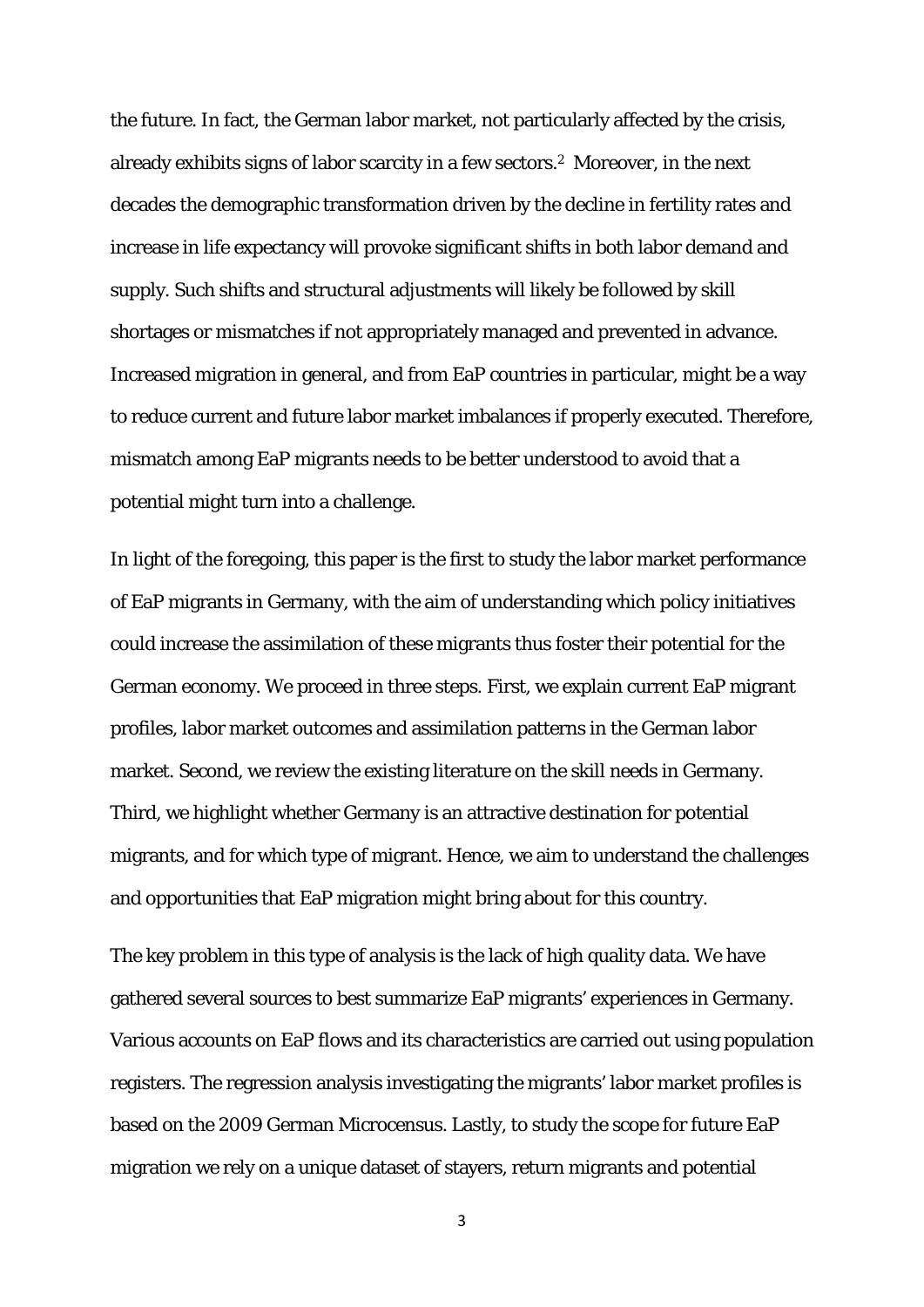migrants carried out in Ukraine–the key sending country from the region–and also in Moldova.

In Section 2 we examine EaP migrantion and compare it to the general flows and stocks of migrants and EU nationals in Germany. In Section 3 we present evidence on EaP migrant integration and possible economic disadvantage in terms of employment probability and earnings compared with natives and other EU nationals. We further study whether these immigrants are more likely to be overqualified. Section 4 investigates whether current and potential EaP migrants seem more likely than their native counterparts to hold a specialization in fields where shortages are expected in the forthcoming decades and analyses emigration intentions whether Germany might be able to attract these migrants in order to potentially fill labor shortages. Section 5 discusses the policy implications and Section 6 summarizes and concludes.

## **2. EaP Migration to Germany: The Numbers**

We start our analysis by presenting the trends in net migration flows and stocks of EaP migrants since the early 1990s, based on data collected from the Central Registry of Foreigners (*Ausländerzentralregister*), which represent the most accurate information on immigrant flows and stocks.

Over the last 20 years the average net migration of EaP nationals has amounted to 12,237 per year, from a low of 358 EaP nationals in 2008 to a high of 22,876 in 2001. Ukraine has consistently been the major sending region since the 1990s, comprising about 60 per cent of EaP migrants, whereas the other countries have contributed with relatively evenly distributed shares.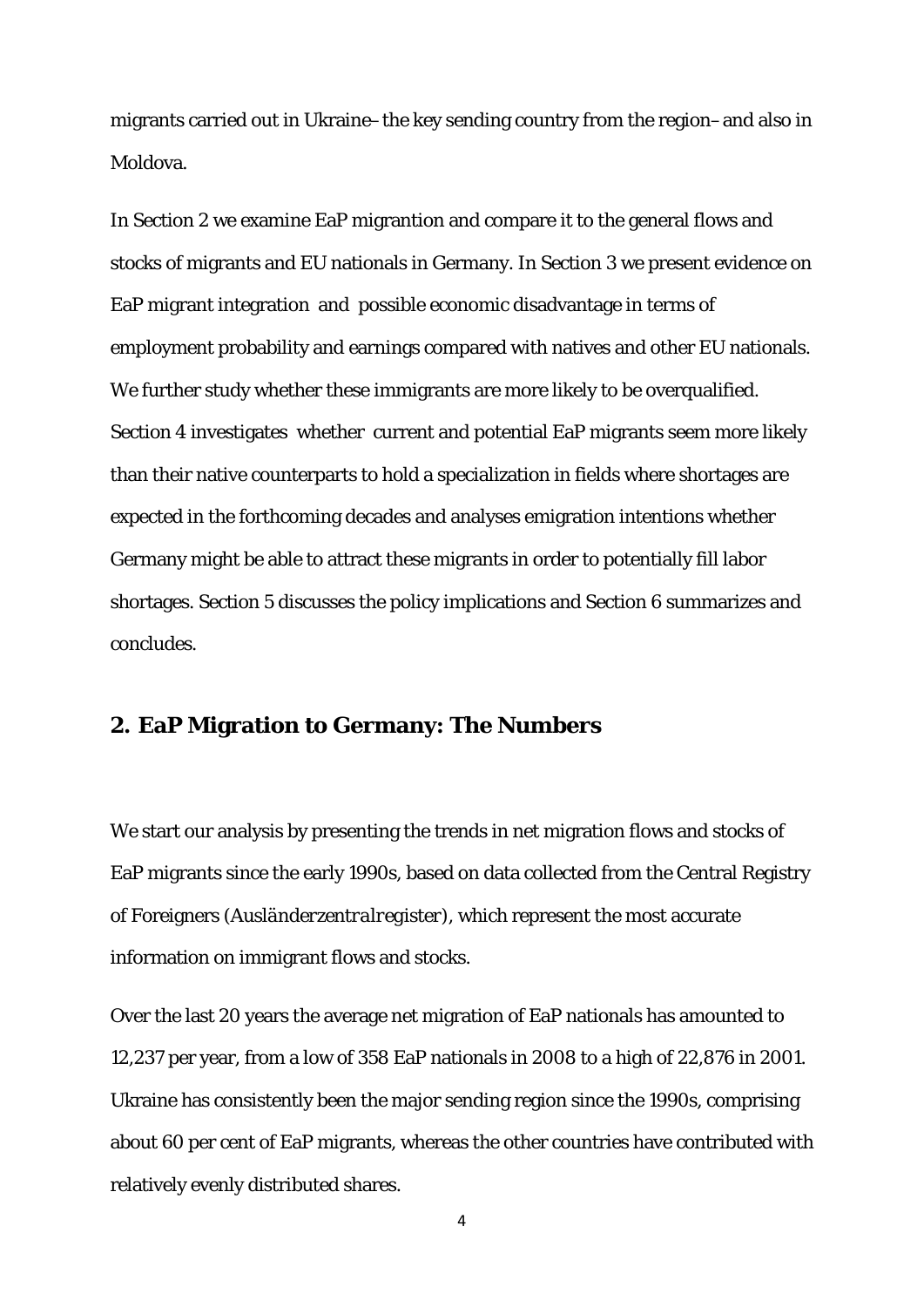#### **Insert Figure 1 here**

How do these flows compare with those from other major EU member states? Figure 1 shows the net flow (in thousands) for EaP nationals and nationals from the EU15, EU8 and EU2. Until 2004, EaP net migration was second in size to the flows from EU8, although with smoother swings and an average inflow of 20,000 individuals per year. After 2004 the flows of EaP nationals to Germany have had a different pattern compared with the flows from the other EU member states. Hence, for the last 20 years the net flow of EaP nationals can be characterized by two phases: a relatively steady increase until the early 2000s, followed by a steady decline in the mid-2000s.

Figure 2 further breaks down the net flows of EaP migrants into the contribution of each EaP country. The sizeable drop previously highlighted is driven by a decline in flows from all countries. In particular, net flows of individuals from Armenia, Azerbaijan and Georgia have become negative.

#### **Insert Figure 2 here**

While flows have declined, the stock of EaP migrants has remained rather stable, as shown in Table 1. It therefore seems that Germany has lost its attractiveness for new EaP migrants. We could then speculate that the EU enlargement of 2004 might have changed the preferred destinations of EaP nationals, while leaving incentives to remain in Germany unchanged for the migrants who had already settled in this country. It is possible that with the 2004 EU enlargement to EaP neighboring states such as Latvia, Lithuania, Poland and Slovakia, and the expectation of the Bulgarian and Romanian accession in 2007, might have either delayed the outmigration from EaP countries or simply redirected it to the new member states. This argument is made in Iglicka (2005), who suggests that immigration from the East has complemented the outflow of Polish nationals to the West (Ireland and the United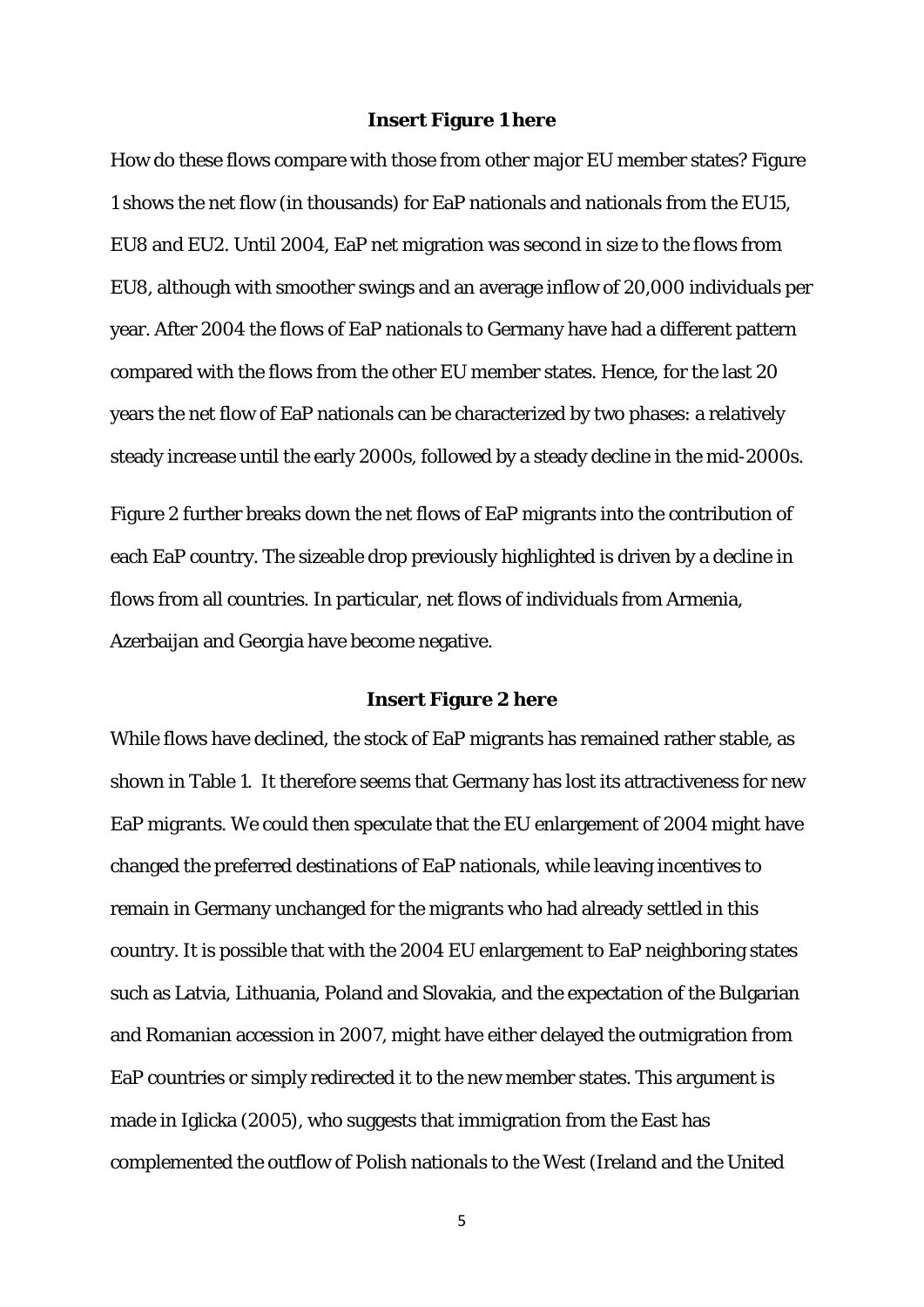Kingdom, in particular), after the accession of Poland to the European Union. For instance, in 2004 Poland had its largest inflow of immigrants in the last 40 years, primarily coming from Belarus, the Russian Federation and Ukraine. Kaczmarczyk and Okólski (2008) further argue that emigration due to the EU enlargement has created labour shortages in the accession countries; hence, the demand for labor migration has risen. Ukrainian migration is now also facilitated in Poland with "local border traffic agreements."

#### **Insert Table 1 here**

Table 1 also suggests that EaP nationals, as a migrant group in Germany, have rather little overall importance. Hence, when analyzing the labor market profiles of these migrants, it should be kept in mind that EaP nationals are a very small group compared with the total number of migrants in Germany and low assimilation rates should not impose particularly high social costs in total.

The register data allows the further break down of flows by gender and length of stay. It is of interest to understand whether migration from EaP countries is primarily a male or female phenomenon, and if it is a one-time versus a repeated occurrence. These patterns will have important consequences in the labor market impact and the labor market assimilation of these migrants. Men and women are in fact renowned for having both different labor force participation behavior as well as occupational sectors. A better idea of the composition of these flows will therefore give some indication of where to expect the larger effects of this migration on the German economy. The length of stay in the country will in turn affect assimilation patterns, as well as impact the labor market, welfare participation and other aspects of migrant assimilation.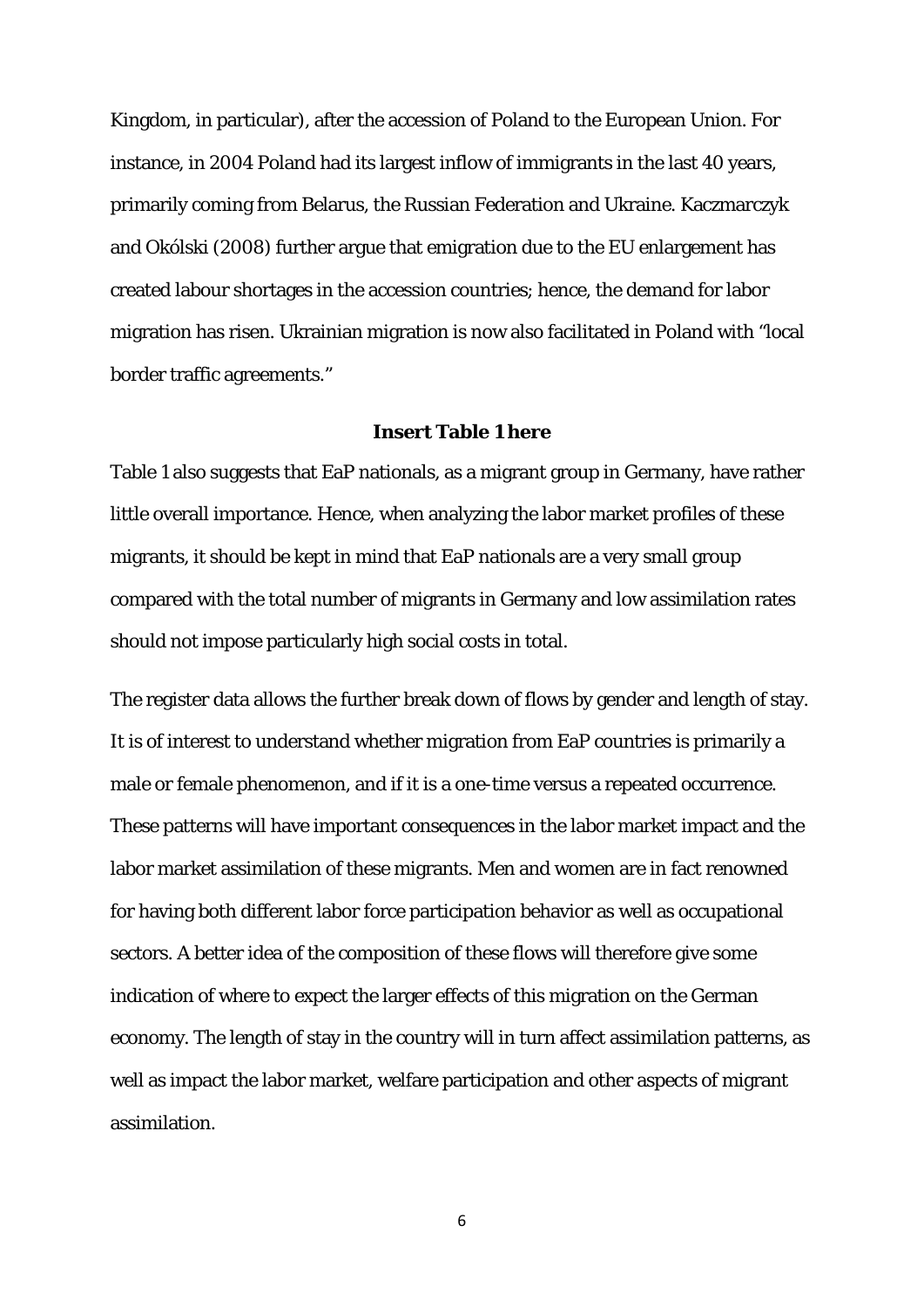Figure 3 explores the composition by gender of the net flow of EaP nationals to Germany. Both male and female migration has fallen. Since the 1990s, however, migration from EaP countries has progressively become a female phenomenon, with an interesting increase in the share of female migrants when the crisis hit in 2008. For example, 42 percent of the net migration from EaP countries in 1992 was represented by female migrants, and this percentage has more than doubled since 2006. This pattern has been extremely homogeneous across the six EaP countries.

#### **Insert Figure 3 here**

Figure 4 reports the length of stay for the EaP countries and other source regions since 2004. The length of stay of EaP nationals averaged 5 years in 2004 and 9 years in 2010, which is shorter than that of other migrants. The increase in the length of stay is a trend common to all foreigners except EU2 nationals, but the increase has definitely been sizeable for EaP countries, with an average length in 2010 that is almost double the 2004 levels.

#### **Insert Figure 4 here**

To summarize, the flows from EaP countries to Germany have significantly decreased in recent years, with no particular shifts in the main sending regions: Ukraine has always occupied the top position. The relative importance of flows and stocks of EaP nationals is quite limited in the German economy, since EaP migrants reach 5 percent at most of the total stock of non-EU foreigners. Migration from these countries appears to mostly be a female phenomenon, with relative short stays compared to EU8 and EU15 migrants but yet with increasing duration.

These changes and swings seem to suggest the strong importance of push and pull factors in determining migration to Germany, and probably an intention to only settle temporarily in this country.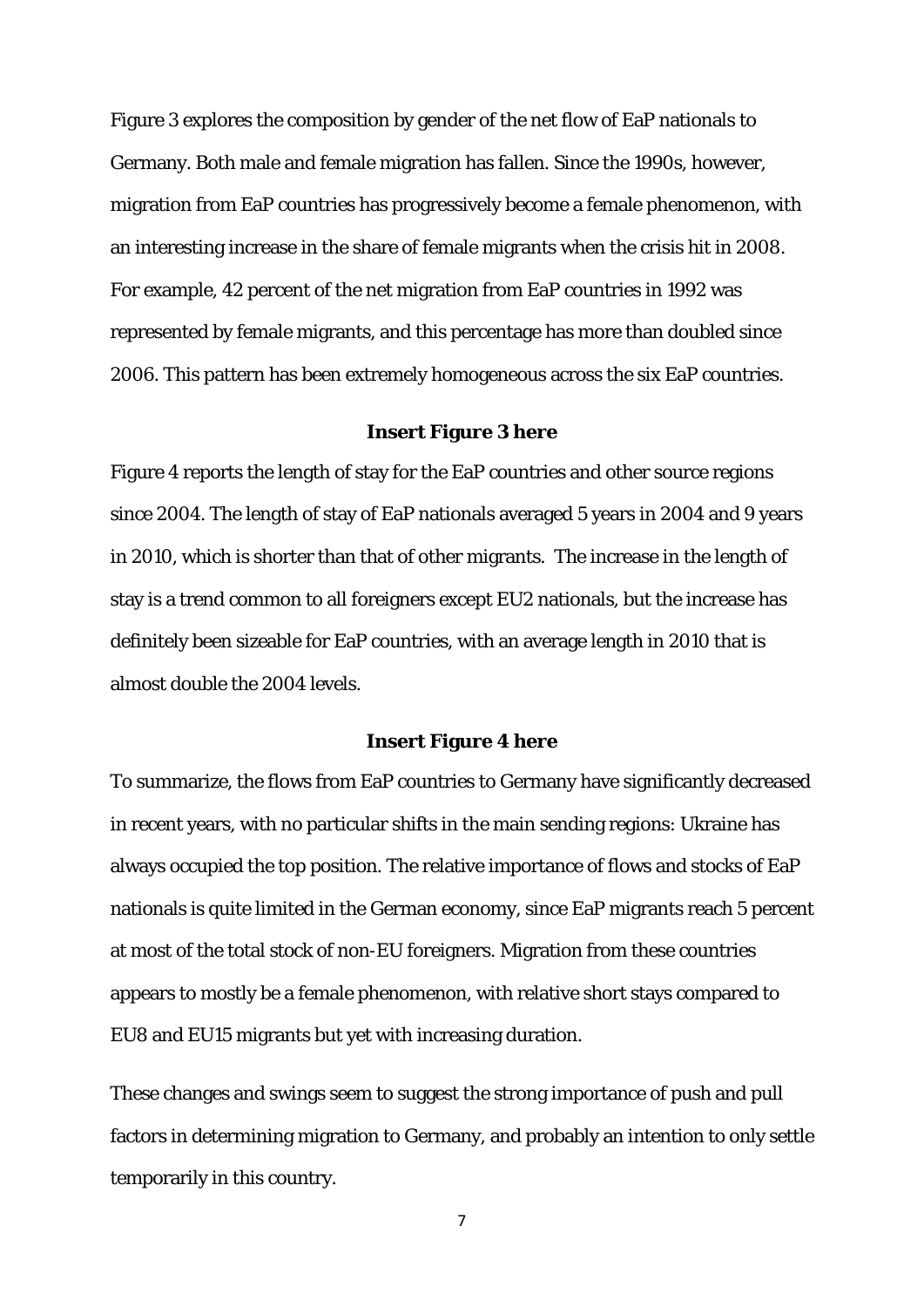Lastly, what are the main reasons of entry into Germany? The latest publication of the Federal Office for Migration and Refugees (2010) reports the distribution of permits granted to EaP nationals in 2010. EaP nationals enter Germany primarily for study, work or family reasons. In particular, working and family purposes are the two main residence grounds for migrants from Moldova and Ukraine, while the other nationalities have residence permits for study and work reasons in most cases. Of the individuals with a working permit, the vast majority were categorized as unskilled workers (Federal Office for Migration and Refugees 2010).

As education and work reasons represent a sizeable share of the residence permits granted to EaP migrants, it becomes natural to ask whether foreign professional qualifications can be easily transferred to the German workplace, or alternatively whether migrants incur large human capital losses and "brain waste" on arrival to Germany. This becomes particularly important if migrants practice regulated professions, i.e. those that can only be performed under state approval. Thinking of the heterogeneity in training characteristics and quality across countries, the recognition of foreign qualifications could also be an important step for nonregulated professions in which a formal examination of migrants' qualifications could help the employer to assess the skill level of the foreigner.

Only the recent Recognition Act of April 1, 2012 has instituted a standardized procedure to recognize all qualifications acquired abroad. Applicants must decide which German qualifications they want their qualification to be compared to and should consult the specific office of competence. It should be noted that there is not a central body responsible for all inquiries; hence, the specifics will vary in each state. The recently created portal "Recognition in Germany," developed by the Federal Institute for Vocational Education and Training, on behalf of the Federal Ministry of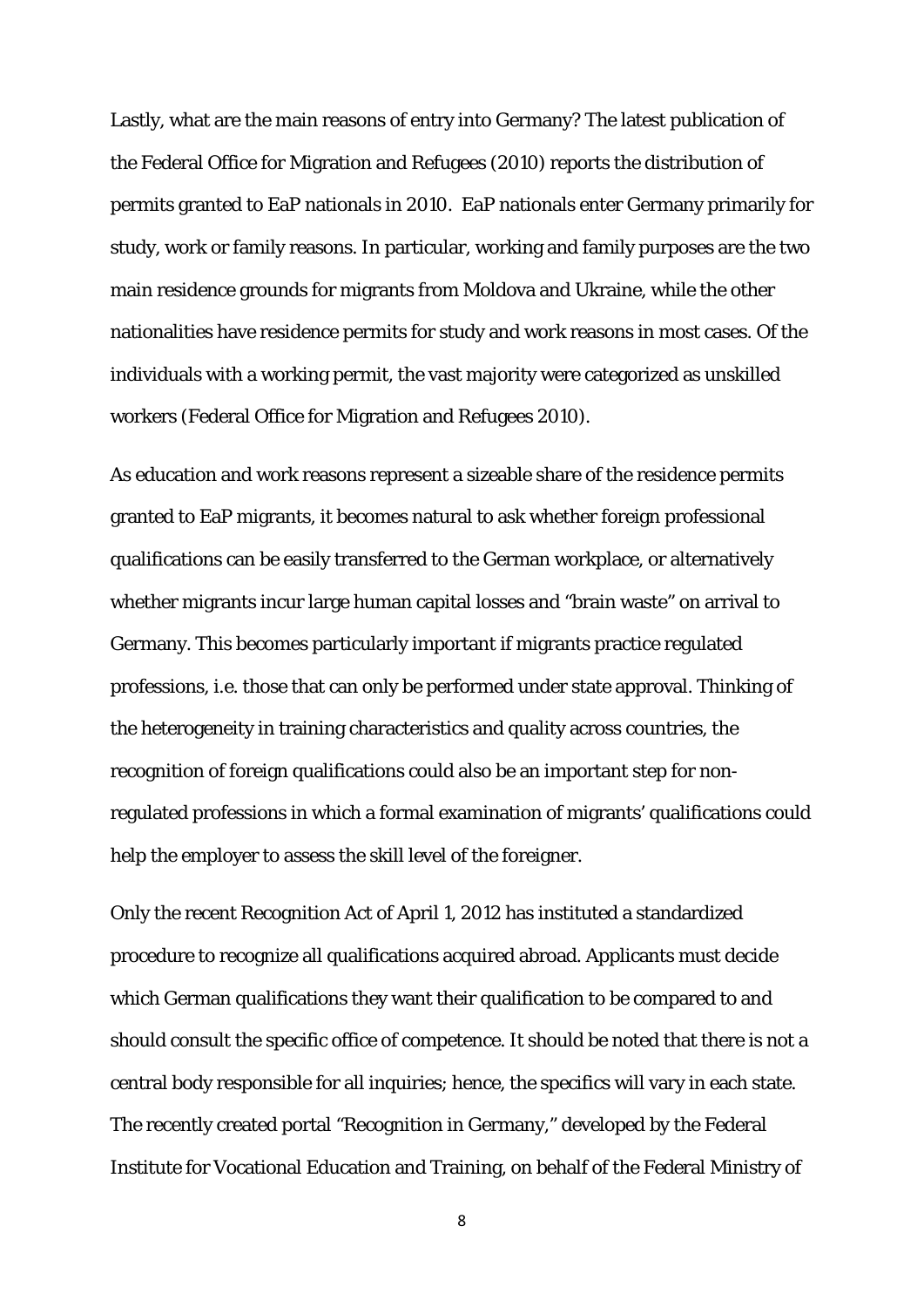Education and Research, has the mission of helping individuals to find the appropriate body responsible for this process. Foreigners will bear the costs of the recognition fees, which will be set by the office responsible. Finally, nationality, possession of a residence permit and even a current presence in Germany are not considered in the recognition process.

## **3. The Labor Market Outcomes of EaP Migrants**

While the data in the official registers represent the most accurate information on immigrant flows and stocks, it does not provide enough information to study immigrants' socioeconomic characteristics or labor market outcomes. Nonetheless, understanding how EaP migrants differ from other migrants along sociodemographic dimensions and how they fare in the labor market seem particularly important, as the majority enter this country for work related reasons. Hence, we base the rest of the analysis on German Microcensus data. The Microcensus is a 1 percent sample survey of the population in Germany which integrates the European Labour Force Survey, has a compulsory response and provides information on the population's demographic, socioeconomic, labor market and educational characteristics. We use the 2009 wave of the Microcensus, which is the first and only year at the time of writing this paper in which EaP nationals can be fully identified in the data.3

Before proceeding, it should be noted that the definition of a migrant in the German statistics is based on nationality. Hence in the rest of the paper, "natives" will be German-born individuals with German nationality at birth; due to very small sample sizes, we group all the other EaP nationals into a category "EaP." EU15, EU8 and EU2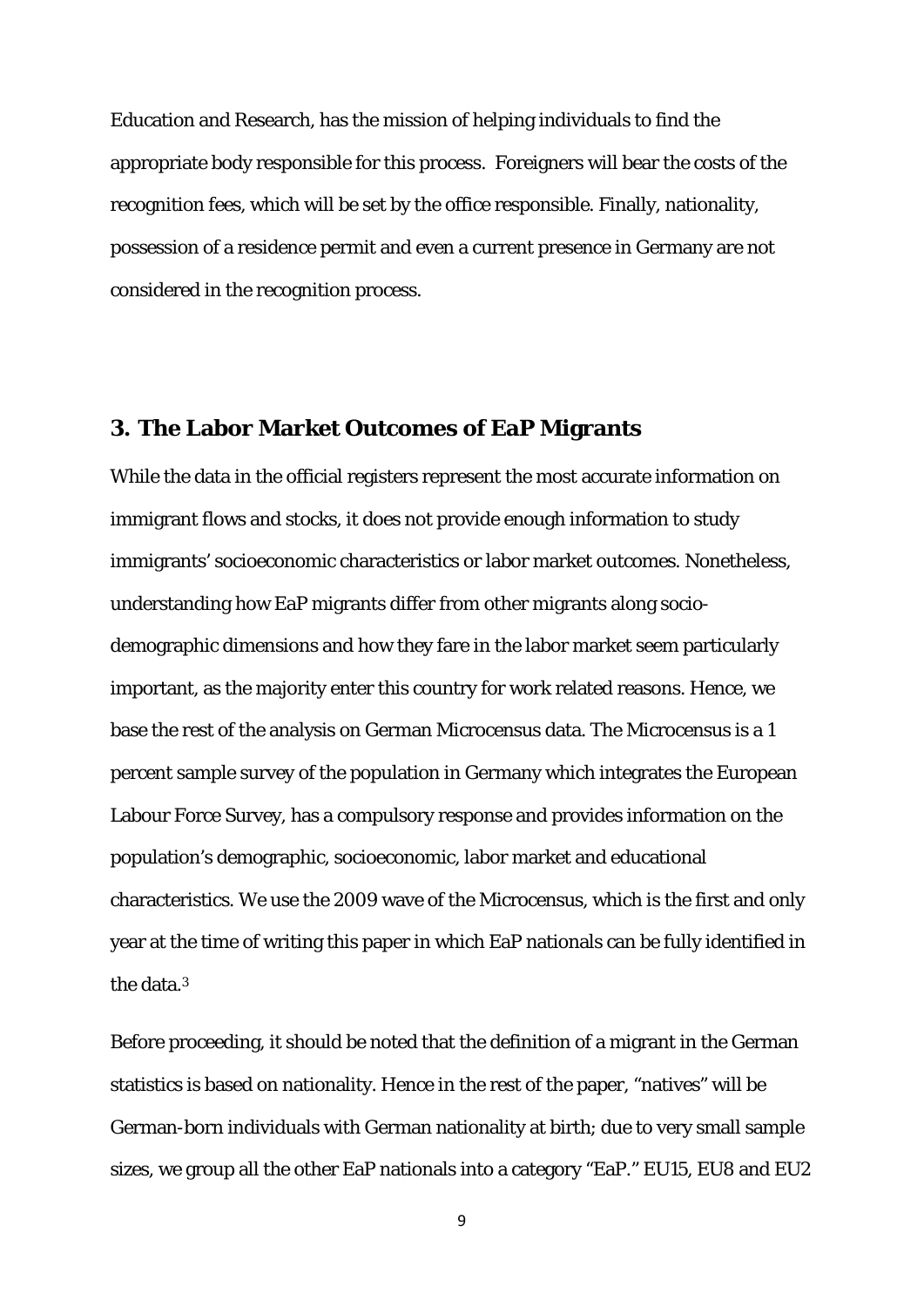are foreign-born non-German nationals who migrated from the EU15, EU8 and EU2 member states. Lastly, "Other" migrants are foreign-born, non-German nationals who migrated from all other countries. Note that 40 percent of these migrants have Turkish nationality and a total of about 60 percent come from non-EU member states that previously had guest worker agreements with Germany. Therefore, this group can be interpreted as representing the migrant groups that have had a long settlement tradition in Germany.

Lastly, the number of observations is particularly small and limits us in part of the analysis. Given these small sample sizes, we decided not to run separate heterogeneity analysis by subgroup, and instead opted for the introduction of interaction terms. In the remainder of the paper, we emphasize the situations in which particular prudence is needed.

### **3.1. Descriptive Statistics**

Table 2 below reports the migrants' demographic and socioeconomic characteristics, defined by nationality. Two different comparisons can be conducted. First, how do EaP nationals compare with German nationals, and second, how do EaP nationals compare with the other immigrant groups?

### **Insert Table 2 here**

In terms of age distribution, EaP migrants are on average very similar to natives. EaP migrants are much more likely than natives, EU15 and other nationals to be female, while the share of females is close to that of EU8 and EU2 nationals. This evidence aligns with the high feminization rates shown in the previous section. EaP nationals are more likely than natives to be married, although with probabilities similar to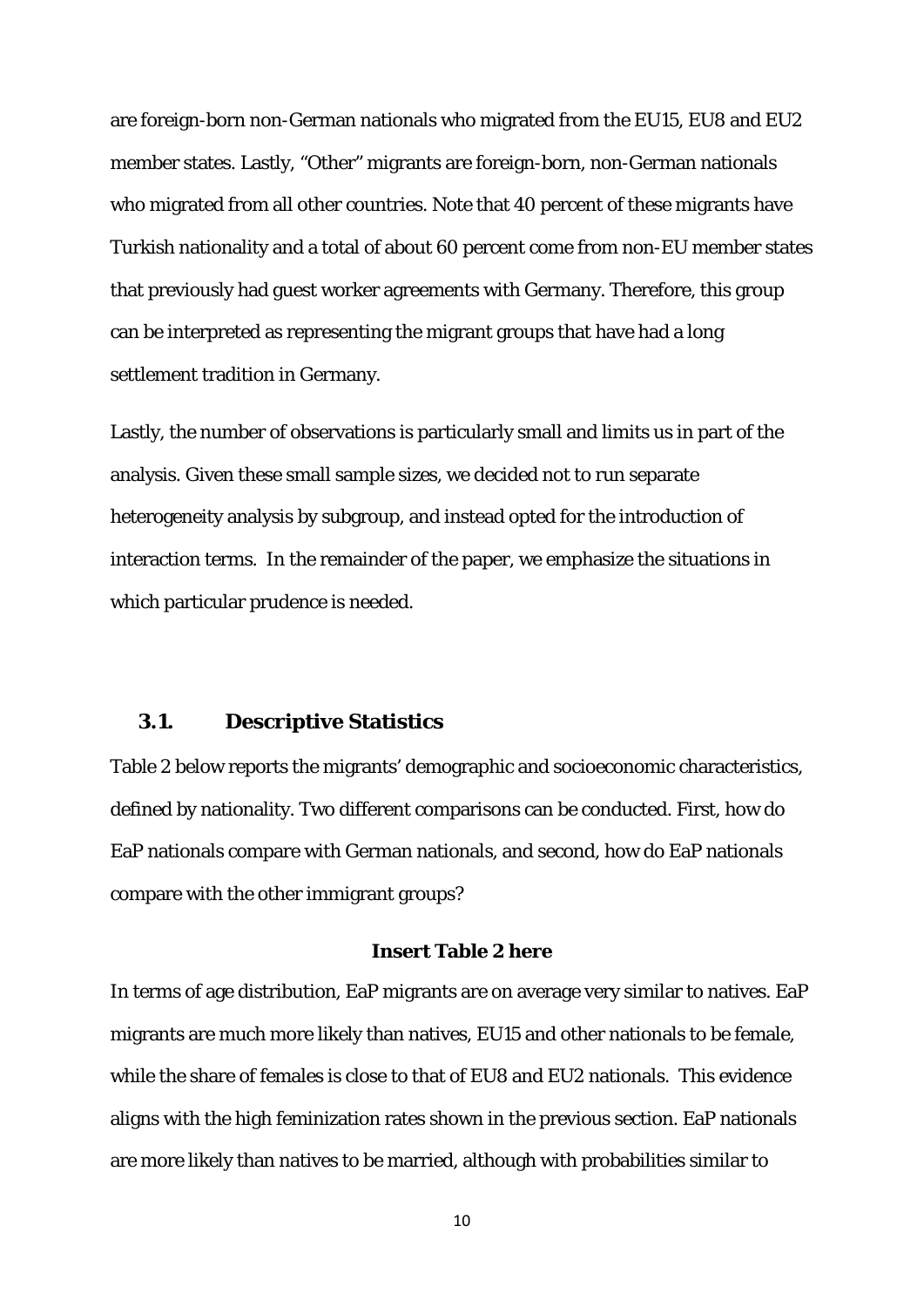other immigrant groups. EaP nationals are on average more educated, being almost twice as likely as natives and other EU nationals to have a tertiary degree.

Despite higher educational attainment, the labor market situation of EaP nationals is rather discouraging. While the share of the inactive population is similar across groups, within the active group the percentage of unemployed in the full population reaches 16 percent, about four times as large as the value for natives. The share of self-employed is also considerably lower, roughly half that of natives.

The comparison with other immigrant groups presents a similar picture. The educational advantage does not translate into better labor market outcomes: EaP nationals maintain a definite disadvantage in terms of average employment probabilities and unemployment rates. Furthermore, these migrants do not seem to use self-employment as an occupational opportunity, at least not in the measure for which holds true for other nationalities.

Upon employment, EaP nationals' total earnings are below the average for nativeborn workers and all other migrants. The EaP nationals also work less than all other groups, with about a seven-hour difference compared to natives. The dataset does not directly report hourly wages, but we constructed this variable by dividing earnings and hours worked per week. In terms of hourly wages, it seems that EaP migrants perform comparably to natives. Division bias, however, might incur in the construction of this variable, therefore we will report results for both wages and income in the rest of the discussion.

We continue by showing the share of employed nationals by occupational skill level of the employed population by nationality. We categorized employed individuals' occupations into low-skilled, medium-skilled and high-skilled following the OECD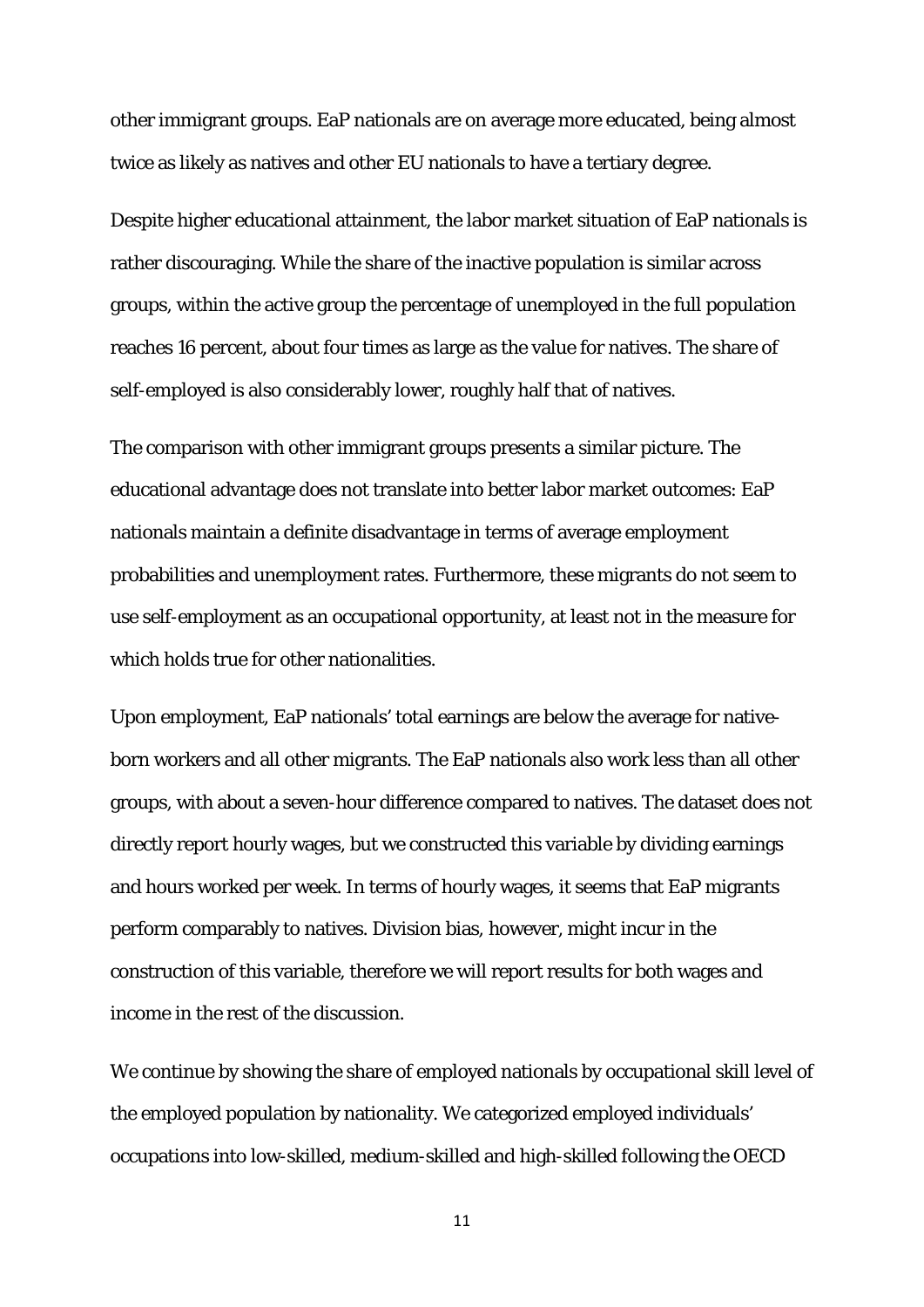(2007) classification. Using the International Standard Classification of Occupations at the one digit level (ISCO88), low-skilled occupations are elementary occupations (category 9), medium-skilled occupations are clerks, service workers, skilled agricultural and fishery workers, craft workers, plant and machine operators (category 4-8), and high-skilled occupations are legislators, technicians and professionals (category 1-3).

The share of migrants in low-skilled occupations is much higher than that of natives and the EU15. The concentration in high-skilled occupations is, however, higher than the same share for other traditional sending regions.

The working paper version of this study (Biavaschi and Zimmermann 2013) further shows that EaP migrants are primarily concentrated in hotel, food services and domestic services. However, such a concentration is not as remarkable as it is in other countries.

#### **3.2. A Regression Analysis**

In this section, we investigate how EaP nationals fare in Germany in terms of labor market outcomes, in comparison with *similar* natives and EU migrants. We focus on the working-age population (age 15-65) who is not enrolled in education or training, and examine employment rates and earnings to understand whether such differences are partly explained by the compositional peculiarities of the EaP group and whether they fade over time spent in Germany.

We use the following standard regression model throughout our analysis. When the dependent variable is dichotomous, the regression specification should be interpreted as a linear probability model. We run models separately by nationality groups,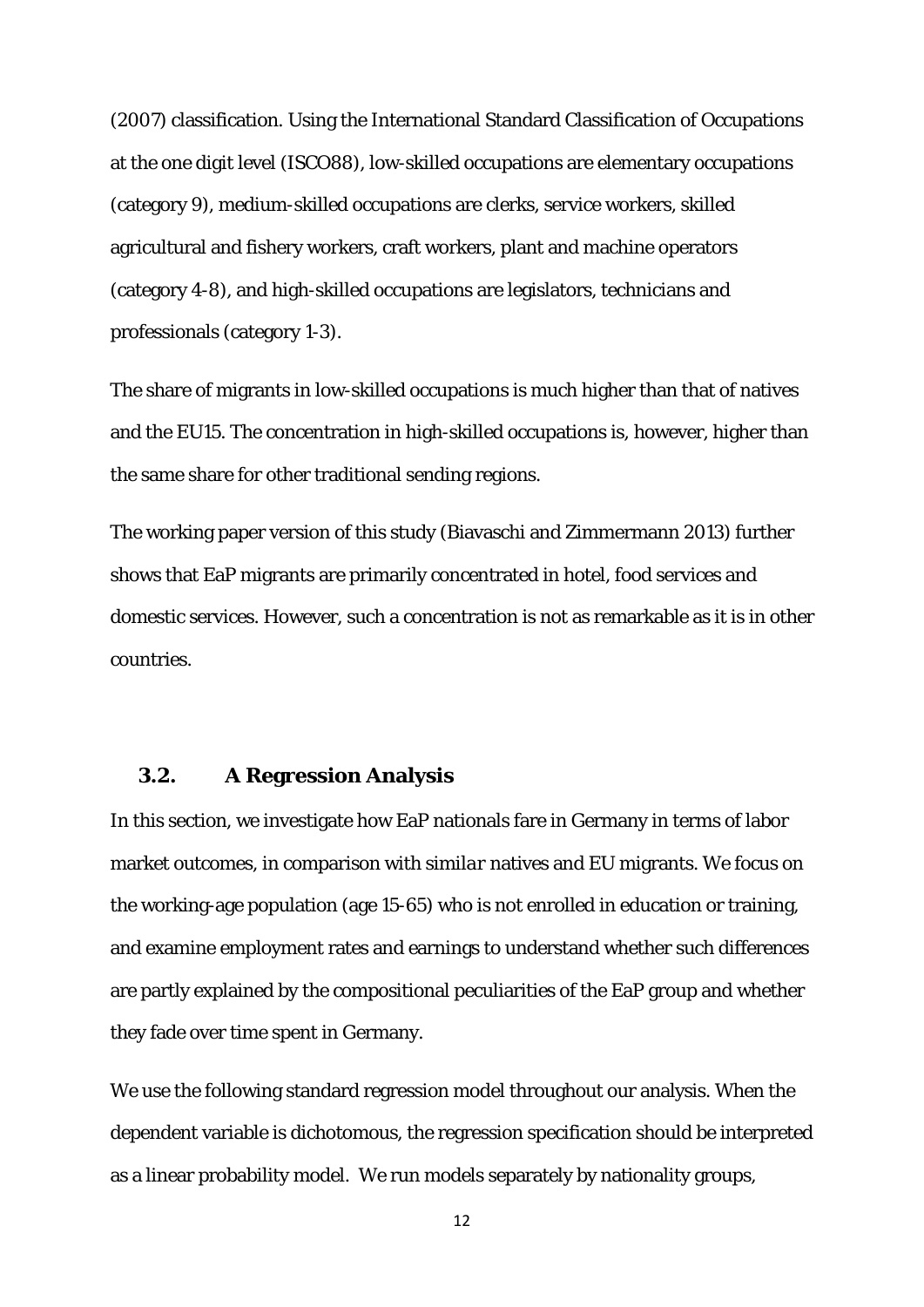comparing EaP migrants' outcomes with natives, as well as with EU2, EU8, EU15 nationals.4 The model takes the form:

$$
Y_i = \beta_0 + \beta_1 X_i + \beta_2 E a P_i + \beta_3 F e male_i + \beta_4 (E a P_i * Female_i) + \beta_5 Y S M_i + \beta_6 Y S M_i^2 + \varepsilon_i
$$
 (1)

Here, *Y* indicates the outcome studied (employment, earnings, etc.), and *X* controls for observable differences between the groups (marital status, children, location in Germany, etc.). *Female* controls for different outcomes by gender. The parameters reported in the analysis below–and of particular interest–are  $\,\beta_{\!2}$  when analyzing differences between EaP men and other groups, and  $\,\beta_{\!4}$  when we are interested in additional differences for female EaP migrants.

Table 3 reports the estimates of  $\beta_2$ ,  $\beta_3$ ,  $\beta_4$  in Equation (1), showing differences in the employment probabilities of EaP nationals with respect to natives, EU nationals and other migrants. The main result of this analysis is that the dissimilarities found in summary statistics remain marked. After controlling for their observable differences, dissimilarities do not disappear but in fact actually worsen.

A male EaP migrant is still 46 per cent less likely to be employed than a similar native. A similar conclusion holds when comparing them with all other migrant groups, although the differences in employment probabilities are notably smaller. Interestingly, females are less likely to be employed than males, but female EaP migrants do not exhibit a further disadvantage compared to native and other EU women. In certain instances (for example with respect to EU8 and other migrants), female EaP migrants even outperform female counterparts from other nationalities. In other words, female EaP migrants do not underperform female natives, yet have worse outcomes than male EaP migrants.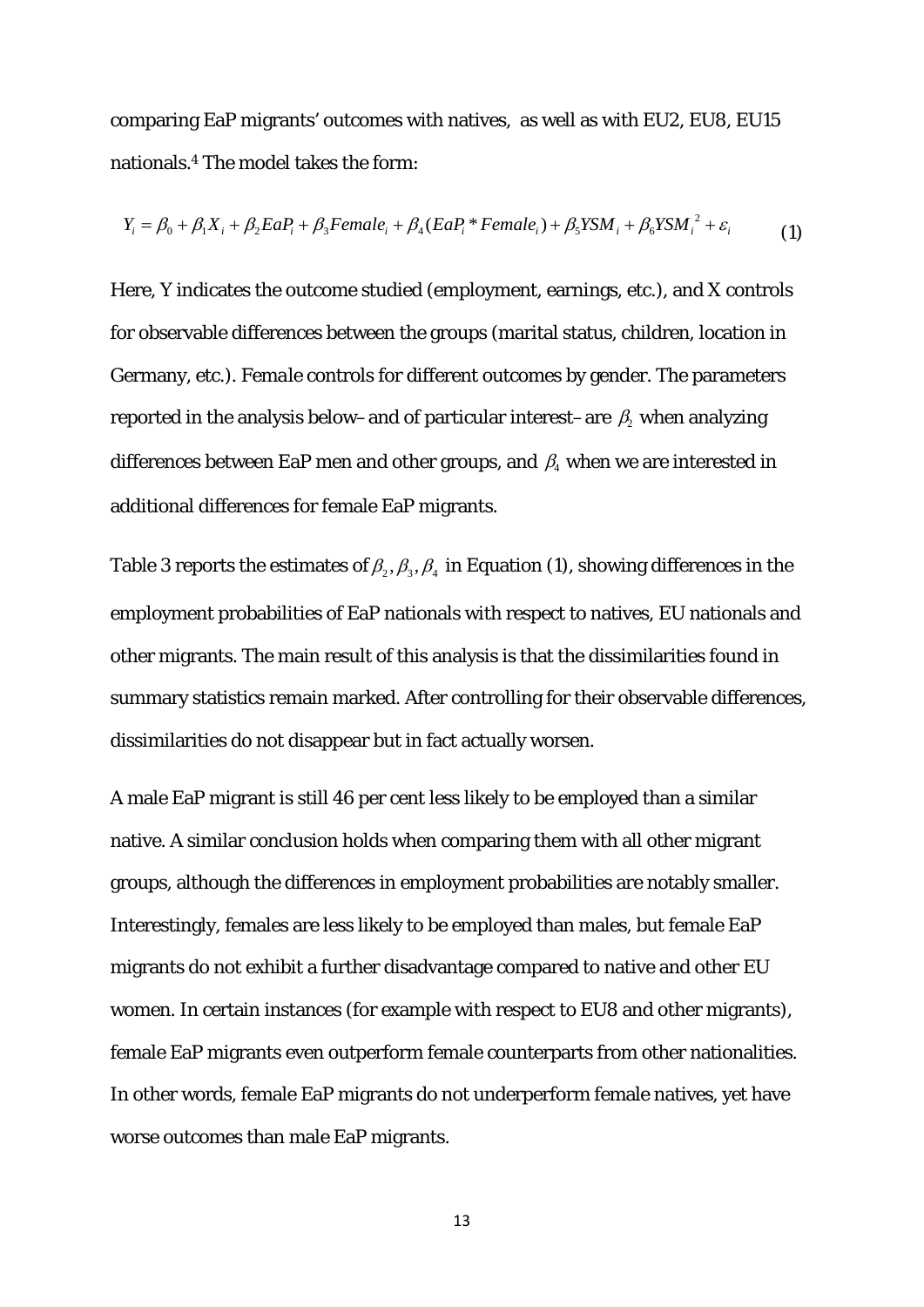#### **Insert Table 3 here**

Given that male and female EaP migrants are less likely to be employed than the other groups, the next question is: when employed, what type of work do they do? Are they equally likely as natives and other immigrants to be engaged in wage labor or self-employment? The second panel of Table 3 answers this question. Male EaP nationals are less likely than most other groups to be self-employed. In terms of selfemployment probabilities, female EaP migrants close the gap with women from all other groups and therefore differences with male EaP migrants are not particularly marked with respect to the type of employment chosen.

We continue by analyzing EaP nationals' outcomes in terms of their earnings potential. The last panels of Table 3 report the log-earnings and log-wages differences for employed workers (neither in education nor military service) in the various groups of analysis. What emerges is of significant interest: EaP nationals earn on average less than any other nationality. This conclusion also holds for female EaP migrants, who do not exhibit an additional disadvantage compared to male EaP migrants. Controlling for relevant characteristics, women from EaP countries earn less than natives and EU15 migrants and are much less likely to be employed than all citizenships groups, but there is no additional gender gap between male and female EaP migrants.

To summarize, male and female EaP migrants are rather similar in the labor market and present a net disadvantage in terms of employment, self-employment probabilities and earnings potential. Biavaschi and Zimmermann (2013) show that time in Germany helps these migrants to catch up, however assimilation is a very slow process: earnings and employment probabilities remain below that of natives, even after 20 years spent in Germany.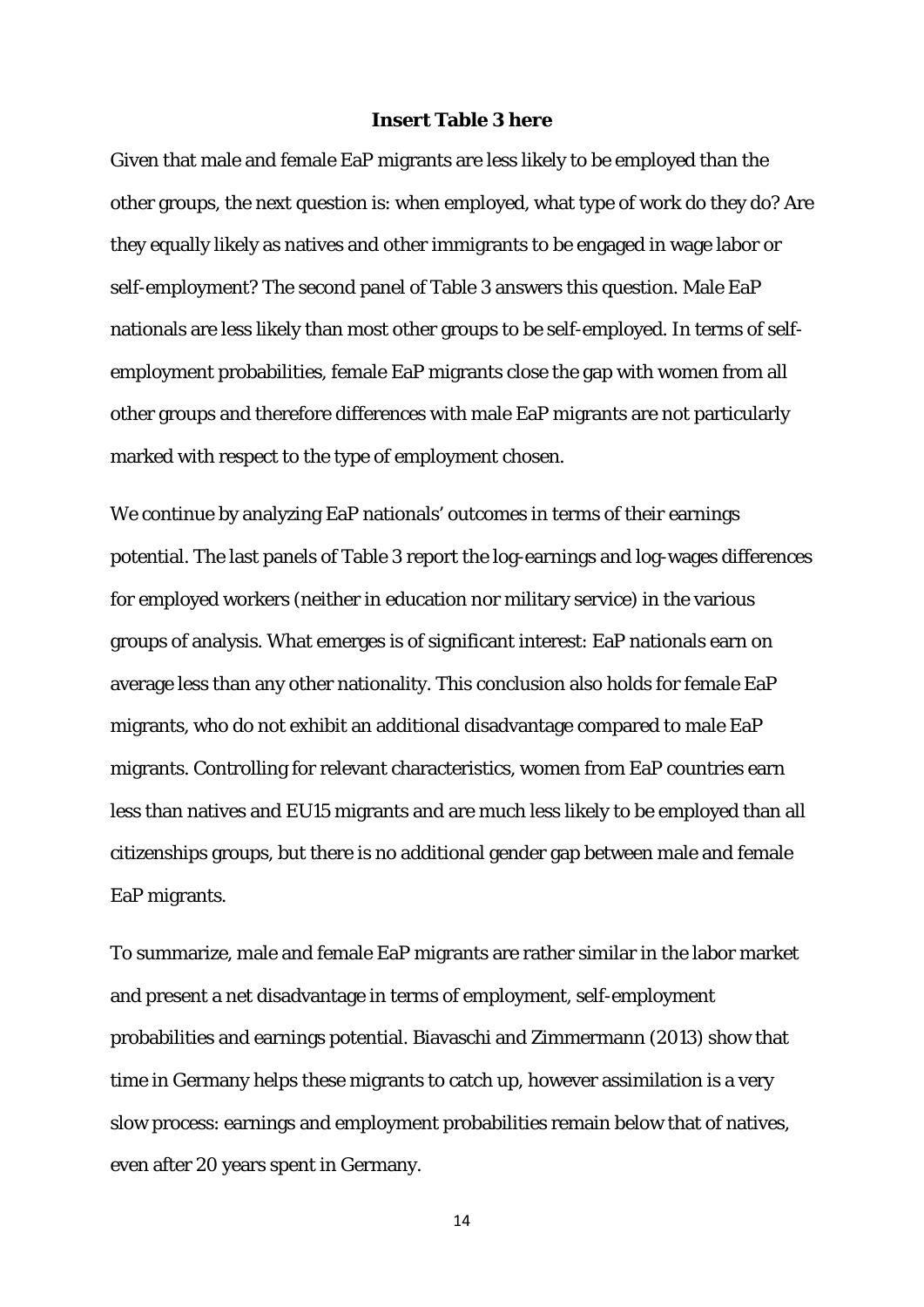### **3.3. EaP Migrant Educational Mismatch**

One explanation for the poorer employment outcomes of EaP nationals is that they may suffer from poor matches between their skills and the jobs available.

Several reasons could be behind such mismatch: for example, conditional on education quality, if migrants' qualifications were not recognized in Germany, or if they lack German-specific human capital, the migrants could either be underemployed given their skills or could be unable to find a suitable occupation, and therefore be more likely to be unemployed. The fact that the descriptive analysis highlighted high unemployment rates as well as high levels of education, and that the occupational distribution of EaP migrants is not dramatically unbalanced toward low-skilled occupations could hint to a problem of "brain waste" in this type of migration. There is wide empirical evidence that immigrants are more likely to be overeducated than their native counterparts (see Piracha and Vadean 2012 for an overview of the literature about migrant educational mismatch). EaP migrants might suffer from such a problem.

To gain a better understanding of this phenomenon, we use the taxonomy developed by the OECD (2007) to analyze job-skill matches. We use the ISCO-1 digit classification of occupations, as above, and the ISCED-1 digit classification of educational attainment. We then calculate the percentage of overqualified workers as a percentage of EaP nationals whose educational attainment is higher than requested for that particular occupation. Figure 5 graphically shows the share of overqualified workers from both EaP countries and other nationality groups.

#### **Insert Figure 5 here**

Overall, EaP migrants are more likely to be overqualified than natives, EU15 and other migrants. Biavaschi and Zimmermann (2013) also show that these patterns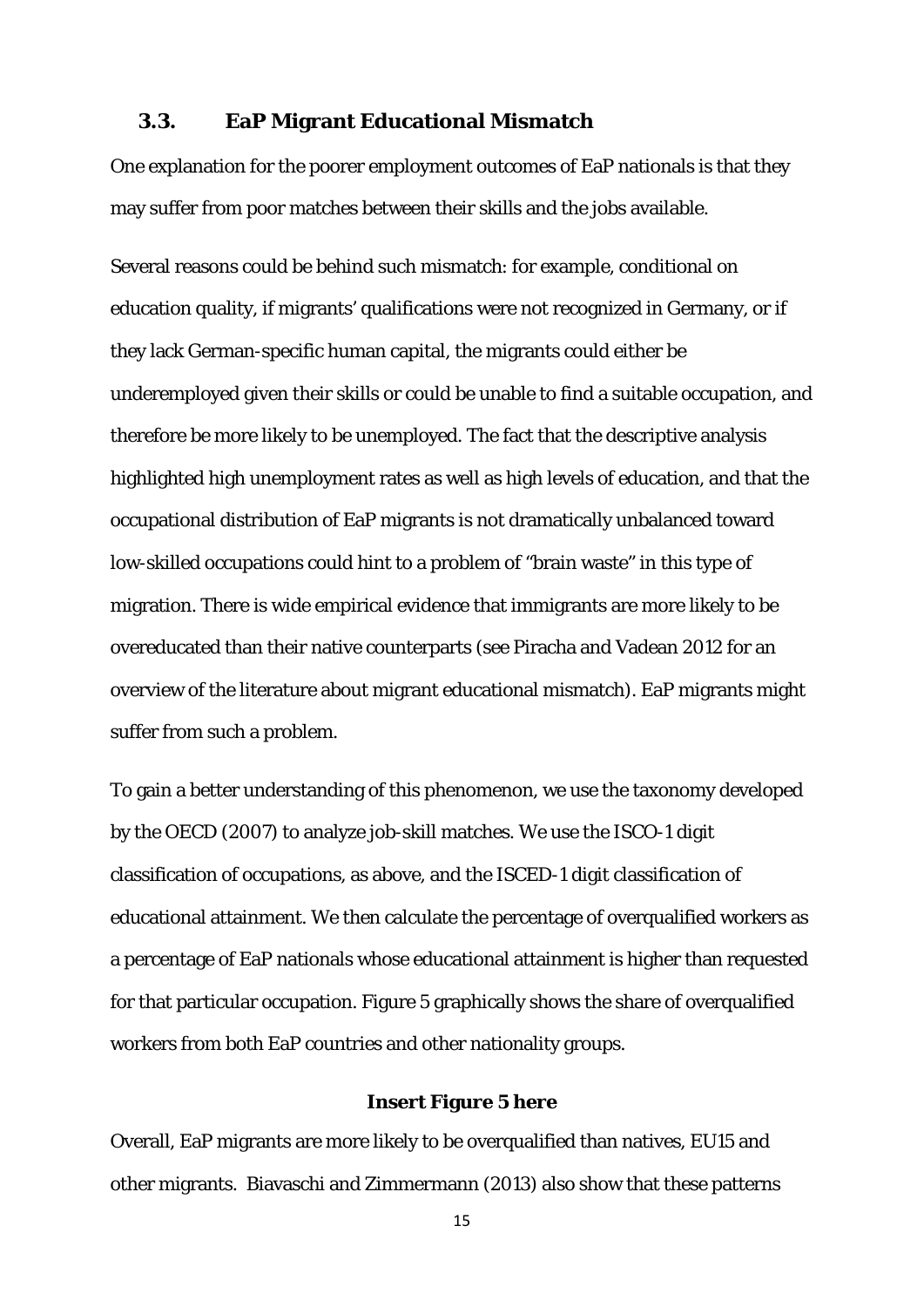were present–and stronger–in 2008 and that differences in observable characteristics did not explain the discrepancy. Furthermore, such differences appeared for both males and females. It seems therefore that overqualification persists over time.5

Considering the high non-employment rates in the EaP population, focusing only on the employed individuals in the labor market might be misleading. We therefore examine the non-employed individuals, considering the non-employment rate by educational attainment. If a poor skills mismatch or recognition of qualifications were in place, we would expect a larger concentration of non-employed at the top of the educational distribution.

Table 4 compares the unemployment rates by educational level across nationality groups for the non-employed, 15 to 65 years old, who are not in school.

Non-employment rates are considerably higher for EaP migrants with high levels of education, almost three times more than that of natives and EU15 migrants, and almost twice that of other EU nationalities. The large non-employment rates for the high-skilled workers in this subpopulation are striking, as they are twice as high as the rates for low-skilled workers. Given that returns to education and employment probabilities are always positive and higher for highly educated workers, this phenomenon is peculiar and might be suggestive of a problem of skill transferability and brain waste across countries.

### **Insert Table 4 here**

This suggestive evidence leads us to cautiously conclude that both overqualification and the non-recognition of skills may be important obstacles for the integration of EaP migrants into the German labor market. Whether this is due to the poor transfer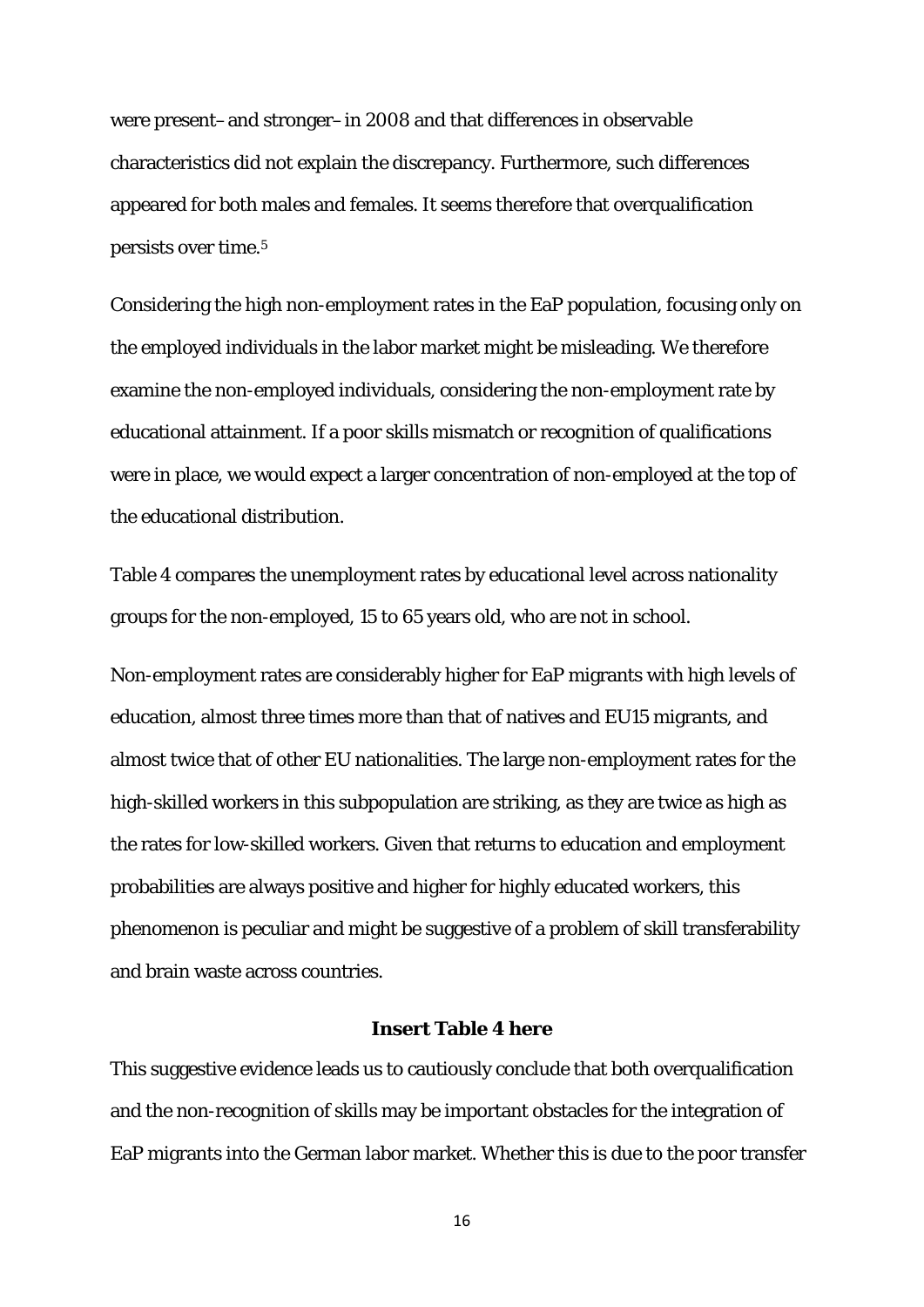of skills across countries or poor recognition of foreign qualifications remains an open question.

## **4. What Will EaP Migration Bring?**

EaP migrants currently face a disadvantage in the labor market. However, given the structural changes expected in Europe over the next decades, the presence of these migrants might be consequential for labor market functioning.

Europe is going through a period of important structural changes. Labor demand has been hampered by the recent economic crisis in many countries, although the German labor market has not been greatly affected and already exhibits signs of scarcity in a few sectors (Rinne and Zimmermann 2013). Furthermore, the decline in fertility rates and increase in life expectancy is driving a demographic transformation which will provoke significant shifts in both labor demand and supply in the coming years. On the demand side, these demographic changes will likely increase the demand for products and services that target the elderly, at the same time the demand for products and services that target younger generations will decrease (Boswell et al. 2004). On the supply side, the demographic challenges, especially when associated with the reduction of the retirement age in place in many European countries, will produce a decline in the employed population. The decline in participation ratios will likely create major labor shortages (Boswell et al. 2004), although a shrinking population also needs less consumption and investment goods and hence less labor in general.

In sum, there may be an excess demand for labor, but supplemented with excess supply. As such, a matching problem may dominate the size issue, suggesting the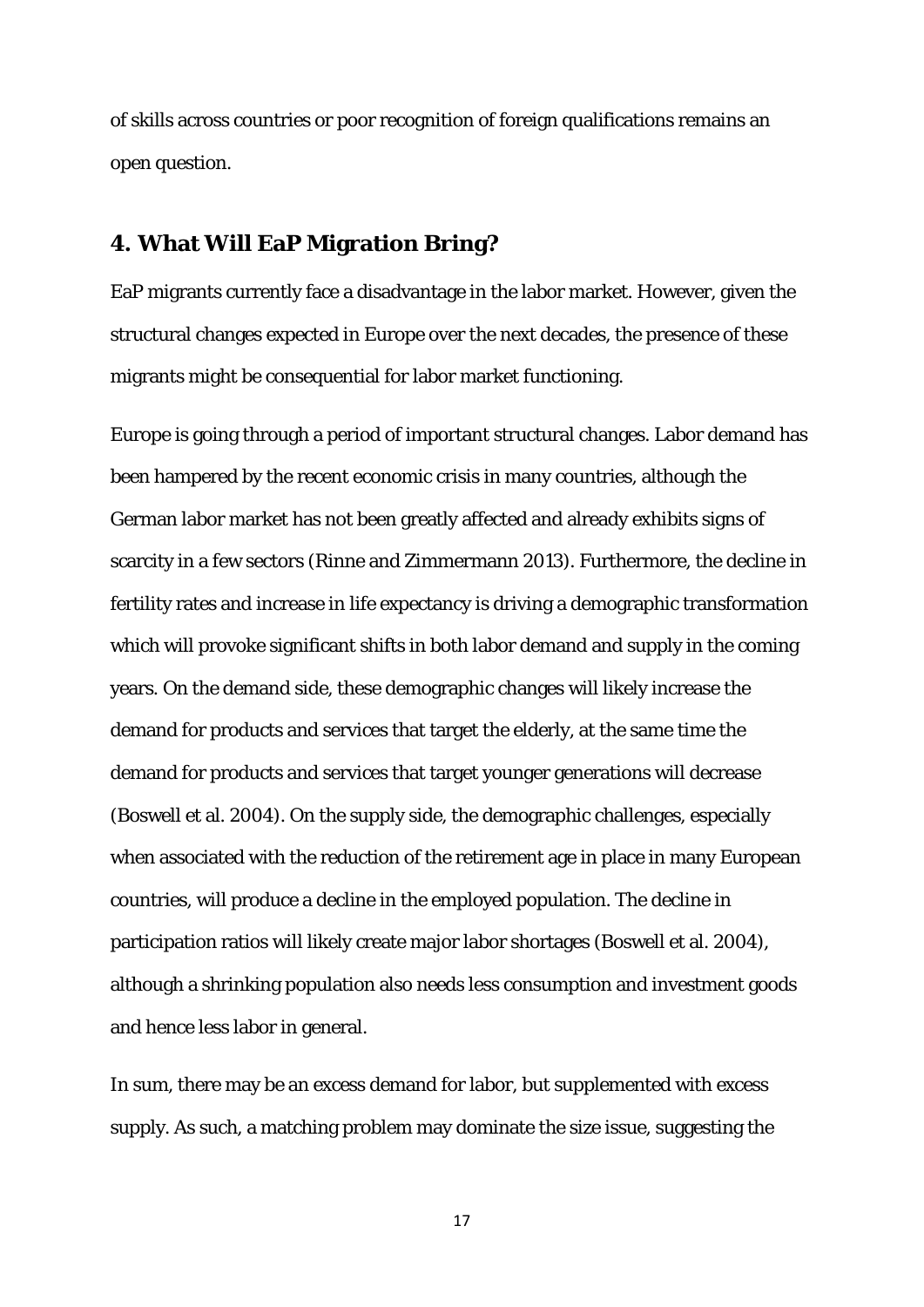need for flexible, circular labor migrants and only to a lesser extent a need for permanent migrants.

In Germany, there is substantial debate as to what extent short-run skill mismatches occur. However, the trends discussed above are expected to produce an increase in demand for skilled labor in the next 10 to 20 years, and a decrease in demand for unskilled workers. For example, Dorffmeister (2010) surveys 830 German companies and shows that 90 percent of firms expect skill shortages of graduates and individuals with vocational training by 2020. Similarly, according to Bosch (2011) and Koppel (2011), the shortage of skilled workers–in particular engineers and health professionals–will become increasingly important. In their predictions for labor market developments, the Federal Institute for Vocational Education and Training and the Institute for Employment Research expect a decrease in the working population, resulting in a shortage of about 1.8 million skilled workers by 2025. On the other hand, the demand and supply for workers without vocational qualifications will decline (QuBe 2012). In additional to engineering occupations, such shortages will become apparent in early stages in healthcare, legal, management and business administration, and in science occupations (Helmrich and Zika 2010). Similar results are found more recently in Prognos (2012): shortages are expected for tertiary-educated individuals, specifically mechanical and electrical engineering, chemical science, motor and vehicle construction, public health and social work. Cedefop (2012) concludes: "The most significant shortages are in occupations where workers need highly specific qualifications such as life science and health-associate professionals and teaching-associate professionals. But there is also evidence pointing to shortages in sales, services and some elementary occupations."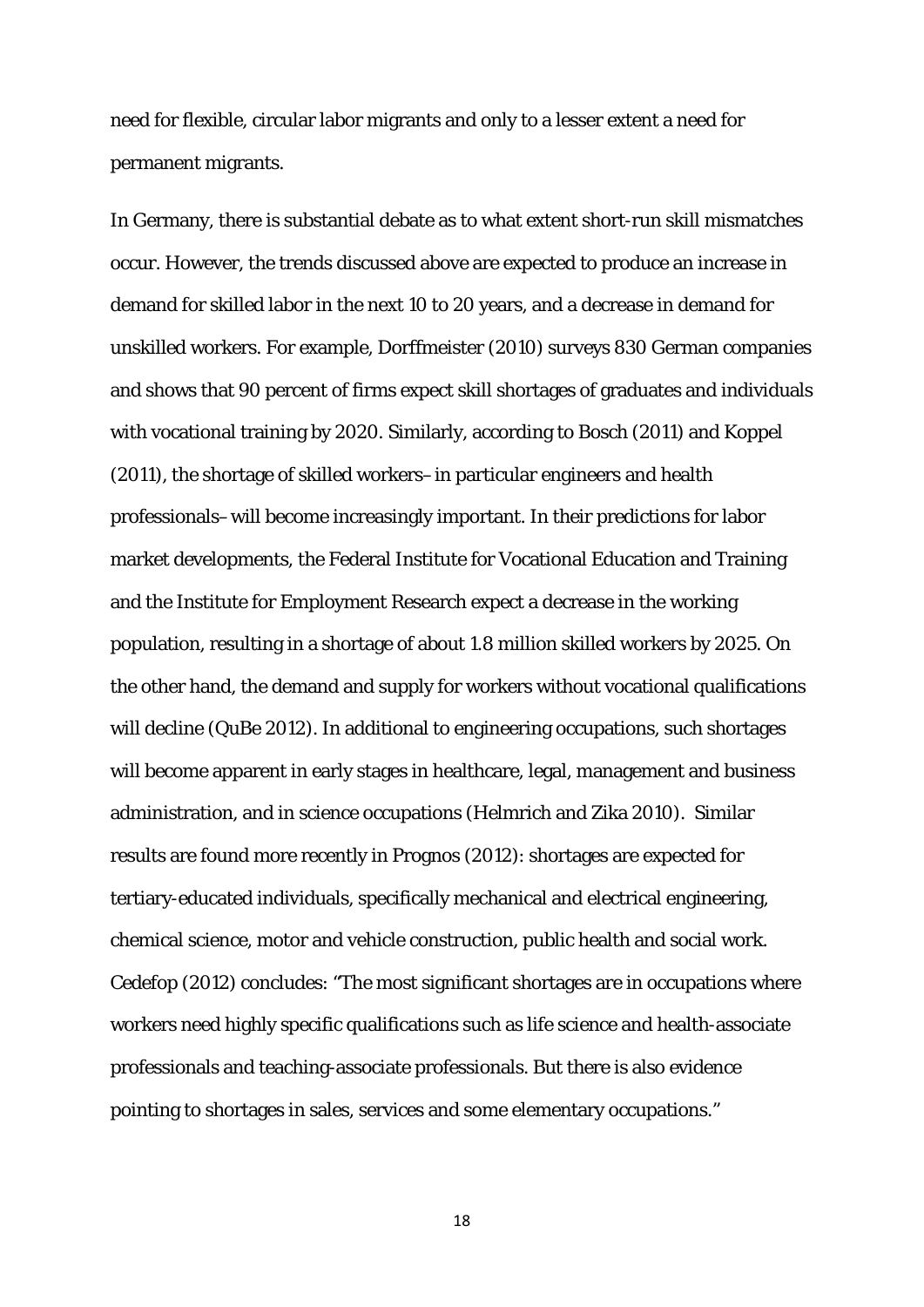To limit such trends, both mobilization of internal capacities and stimulation of external capacities have been proposed. Concerning the first point, there has been an intention to stimulate the employment of women and the elderly. Regarding the second point, higher migration has been seen as a solution. While no comprehensive policy has so far been enacted in Germany regarding skill shortages, there have been a number of studies documenting the impact of these measures on the labor force. In all of them, migration can at the very least hamper the reduction in the labor force (Börsch-Supan and Wilke 2009; Fuchs and Dörfler 2005; Fuchs and Söhlein 2007) if not substantially improve it (Bonin et al. 2007).

In light of the policy initiatives undertaken between the EU and EaP countries, it is natural to ask whether EaP migration should be incentivized and also if EaP migrants could provide the skills that the German economy is expected to need.

#### **4.1. Do EaP Migrants Have the Desired Skills?**

We have seen in the previous sections that the occupational distribution of EaP migrants is somewhat bimodal, with a large share being employed in low-skilled and high-skilled occupations. Given the strong worker overqualification in low- and medium-skilled occupations, Section 3 concluded that overqualification and nonrecognition of skills seemed important obstacles to the integration of these migrants. Hence, a comparison of the occupations of natives and EaP nationals will suffer from these confounding factors.

Instead of focusing on the current occupation of EaP nationals, we focus on whether they are more or less likely to have majored in those educational areas in which a shortage is expected in the next 10 years. Such analysis will in fact highlight whether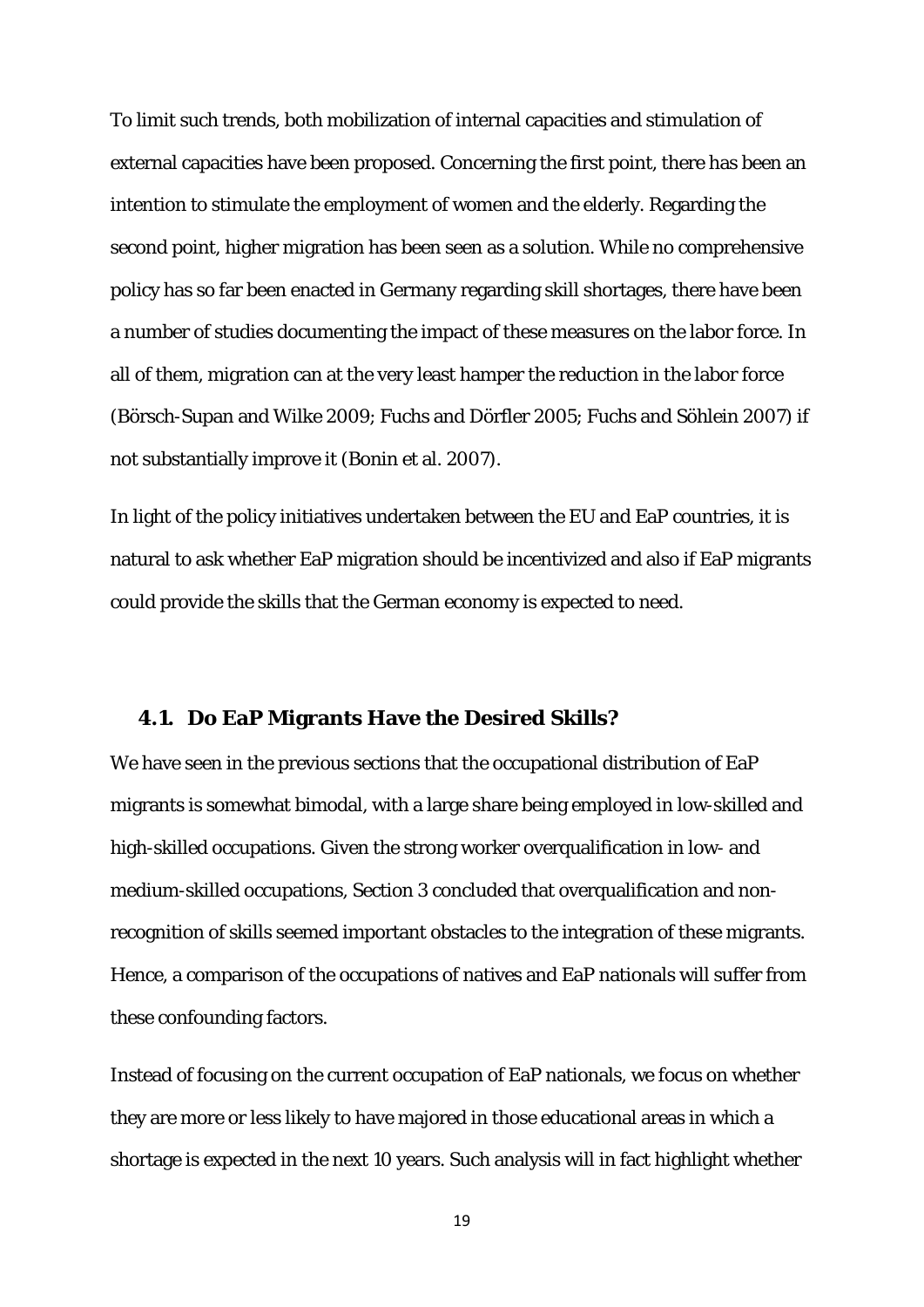or not the inflow of individuals possesses the desirable skill level; as a consequence, it will show whether policymakers should focus on policies that enhance skill recognition and labor market integration, possibly through additional technical and language training. The center of our analysis focuses on the highest reported education degree in engineering, health care, legal, management and business administration, mathematics, information technology (IT), and science. These are the areas in which an upcoming shortage is expected.

Table 5 focuses on the differences in the probability of holding a degree in the aforementioned fields for EaP migrants compared with natives, EU15, EU8, EU2 nationals and other migrants in Germany.

Male EaP migrants are more likely to hold a degree in mathematics, IT and natural sciences and technology (MINT) than natives as well as EU15 and EU8 nationals. While EaP nationals exhibit a lower probability to hold a degree in engineering and law with respect to natives, no differences occur in any other discipline or across groups for male EaP migrants.

EaP females are equally likely to hold a degree in law and health-related subjects as all other migrants, while they are more likely to hold engineering degrees and less likely to graduate in MINT compared to females of other groups. In engineering the EaP female advantage closes the male-female gap.

#### **Insert Table 5 here**

To summarize, it is interesting to stress that male EaP migrants are more likely to hold a degree in MINT, while female EaP migrants are more likely than females from any other group to specialize in engineering.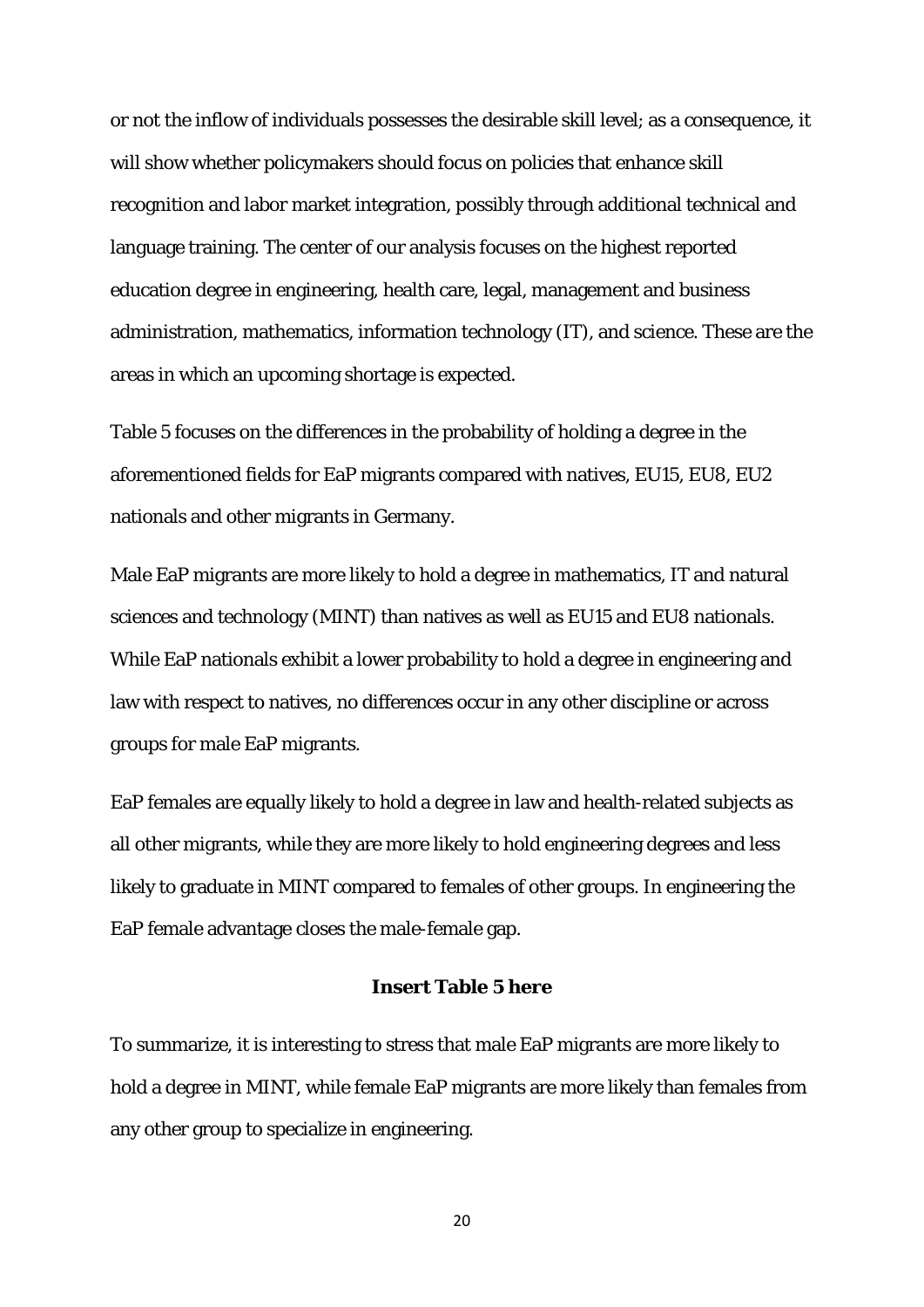### **4.2. Will Future EaP Migrants Have the Desired Skills?**

While current EaP migrants seem to have specialized interests such as degrees in MINT and engineering, it is first reasonable to ask if these migrants will find Germany to be an attractive destination in the future; secondly, whether or not they would be able to maintain their advantage in the scientific occupations. To try to tackle these issues, we obtained data from the European Training Foundation (ETF, 2007a, 2007b) which conducted extensive field surveys in Moldova and Ukraine. The surveys included answers from about 1,000 potential migrants in both countries and their potential destination. They also included these migrants' field of study, although unfortunately, little information on their actual occupations.

Additional results can be found in Biavaschi and Zimmermann (2013), in which Germany is found to be more likely to be the desired destination in the Ukrainian rather in the Moldovan subgroup. This is in line with what was found in Section 2 on Ukraine being the primary sending region for Germany from the EaP countries; it also seems to indicate that Germany will remain one of the top destinations for Ukrainian migrants.

We ask here whether the skills distribution of these potential migrants would match the shortage of skilled labor mentioned earlier in this section. Table 6 reports the percentage of potential migrants to Germany, based on a field study in Ukraine and Moldova.

#### **Insert Table 6 here**

Potential Ukrainian migrants are more highly concentrated in the engineering and services fields; meanwhile the distribution of fields in the Moldovan group is quite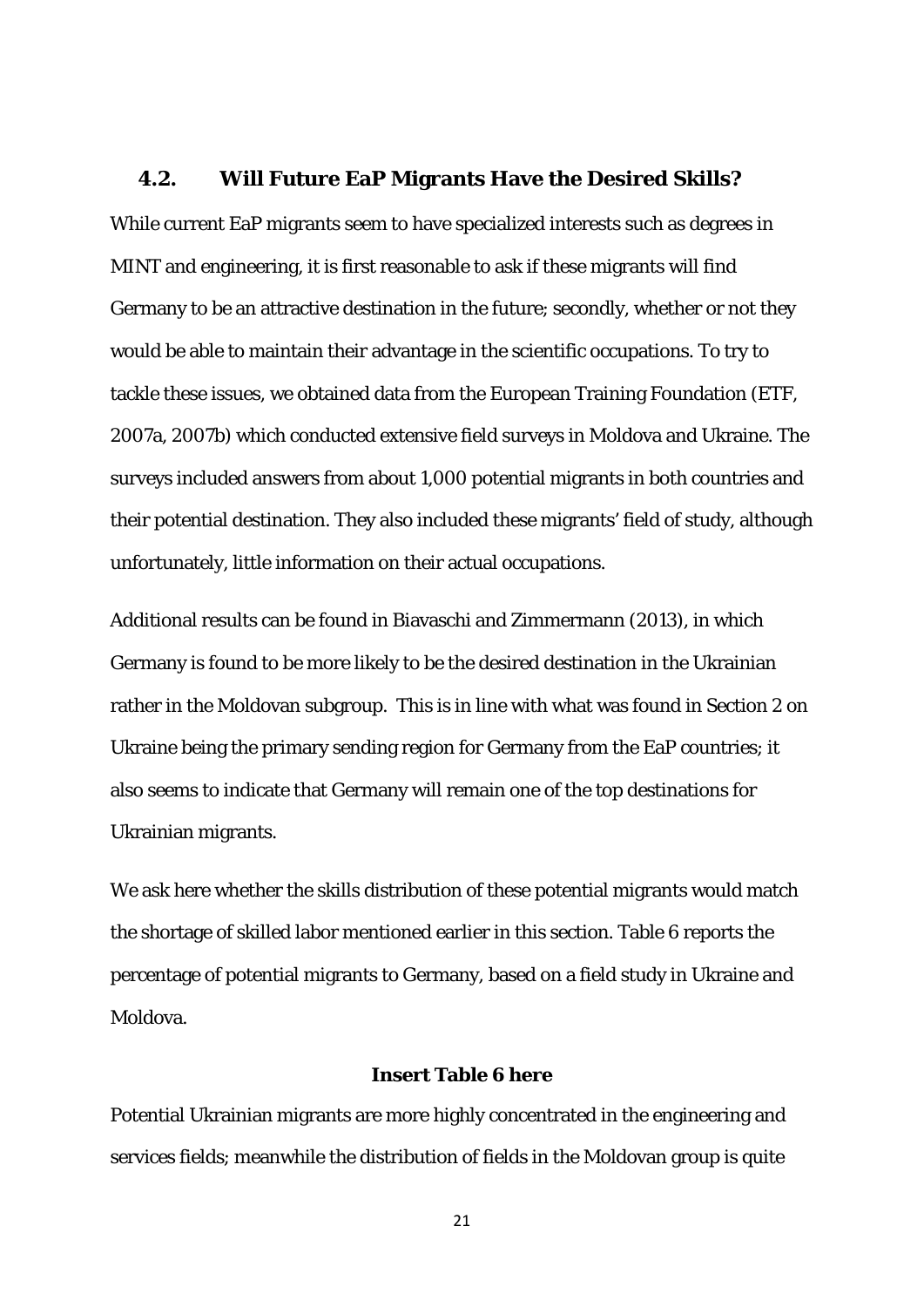homogenous–with a strong prevalence of service degrees.<sup>6</sup> Almost 60 percent of the potential Ukrainian migrants have a degree in engineering, services or IT. Although these numbers are only a descriptive indication given the very small sample size, they seem to hint that the patterns observed in the Microcensus might also hold in the future.

## **5. Policy Implications for EaP Migration**

In the previous sections, we observed that EaP migration to Germany has sharply declined from a peak in the early 2000s. Of the migrants arriving in Germany every year, more than half are from Ukraine–representing the majority of the EaP migrant stock. These migrants enter Germany primarily for training and work reasons, however we have highlighted that they face a disadvantage in the labor market.

We have shown that immigrants from the EaP countries are on average younger and more educated than natives and other immigrants. The higher educational attainment is particularly high for Ukrainian migrants. Despite these traits, EaP nationals experience worse labor market outcomes than natives, both in terms of earnings and employment probability. The disadvantage remains with respect to other EU movers and migrants from traditional sending regions such as Turkey or the former Yugoslavia.

All these results hold true for both sexes, although women earn even less than male EaP migrants and are more likely to be unemployed. Over time, Biavaschi and Zimmermann (2013) show that EaP migrants assimilate–however, such a process seems rather slow.

On the other hand, we have seen that Germany will face structural demographic changes over the next decade. Increasing migration flows can be part of the solution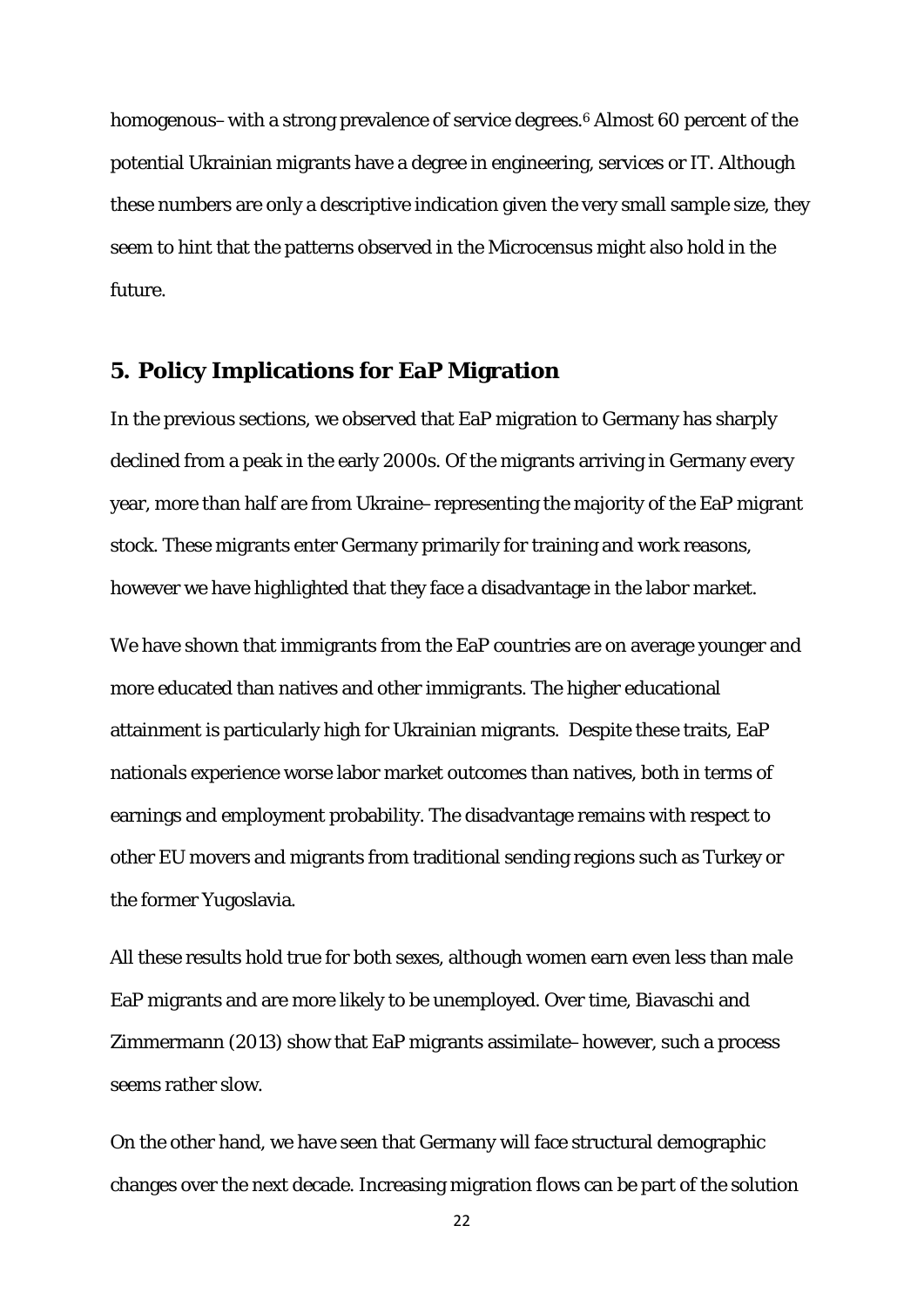for this economy. In particular, Germany will need qualified workers to fill the labor shortages in engineering-related occupations, health services and legal, business and management occupations.

To understand the potential benefits of EaP migration, we need to understand whether EaP migrants can supply these skills.

We have shown that male EaP migrants are currently more likely than natives to have a degree in math and science, while female counterparts are more likely to have an engineering degree. We have also argued that potential EaP migrants seem to have similar characteristics. However, these migrants currently do not appear to find a job that matches their skills. EaP migrants are much more likely to be overqualified than comparable natives. Moreover, skilled EaP migrants are much less likely than similarly educated natives to even find a job, as the higher non-employment rates for individuals with a tertiary degree further indicates. While migrant educational mismatch in the labor market is a widespread phenomenon around the world, EaP migrants exhibit particularly high levels of overqualification and unemployment rates for the tertiary educated compared to other migrants in Germany.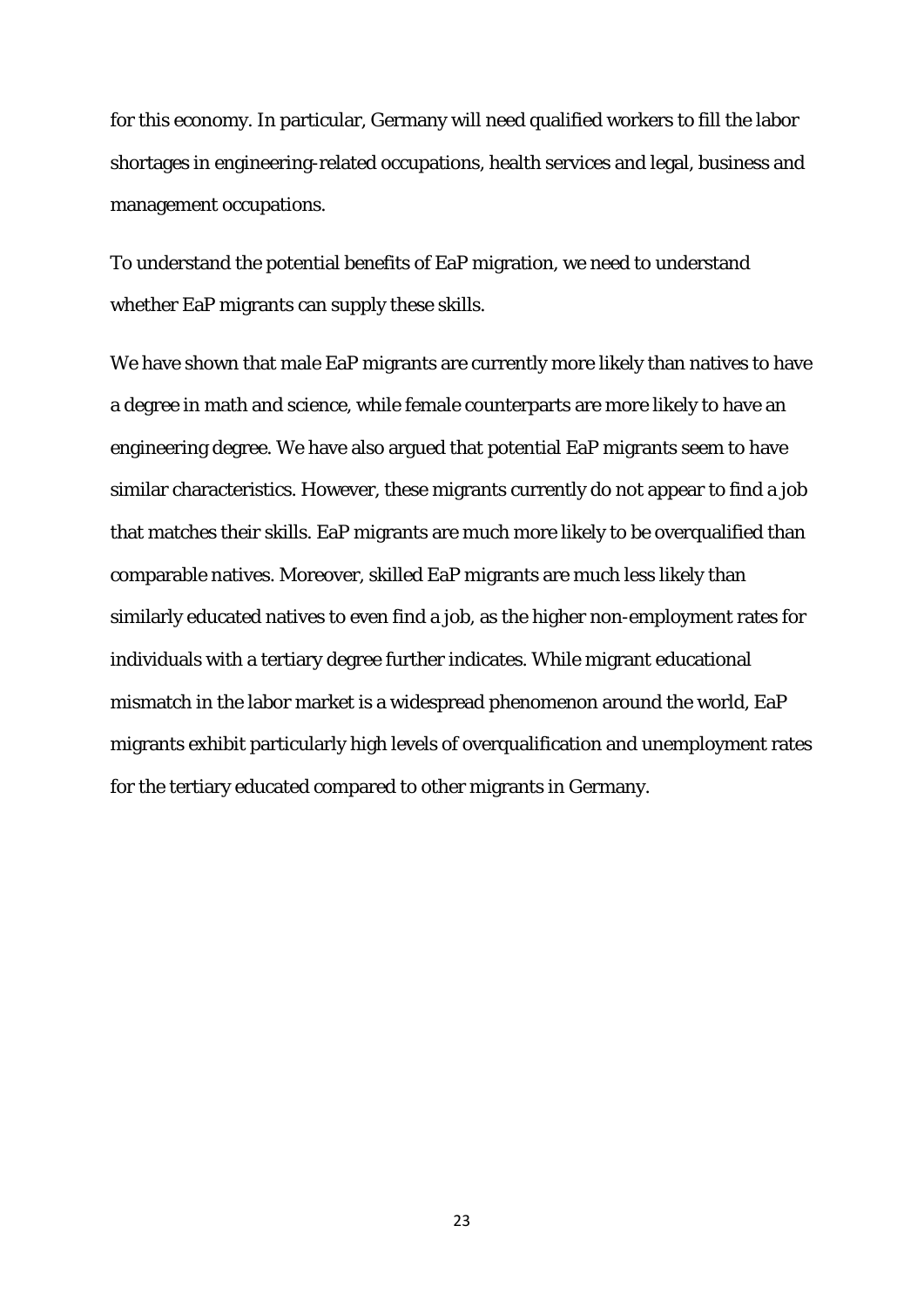In general, although current and potential EaP migrants possess skills that will be in short supply in the near future, there is a question of whether such skills are–and will be–recognized in or transferable to the German labor market.

The explanations for such mismatches are multifold. The overqualification of these migrants might derive from poor recognition of their skills in the German labor market, from German-specific human capital that these migrants lack, from imperfect human capital transferability across borders, or from the lower quality of the degrees obtained.

While data limitations do not permit us to distinguish between these possible drivers, the qualification assessment policy introduced in Germany with the Recognition Act of 2012 will provide a framework that might improve the transferability of homecountry human capital.

A better system of foreign qualification recognition might improve the matching of EaP migrants to the needs of German firms, if overqualification is currently driven by poor skill assessment. Under such a condition, EaP migration might benefit Germany in the medium term. However, if the transition to the labor market fails to improve, and if the quality of the degree was found to differ substantially between EaP and Germany, EaP profiles might cause concern over unsuccessful integration.

Overall, the potential benefits related to EaP migration crucially depend on their successful economic integration and on whether their productivity potential can be unleashed.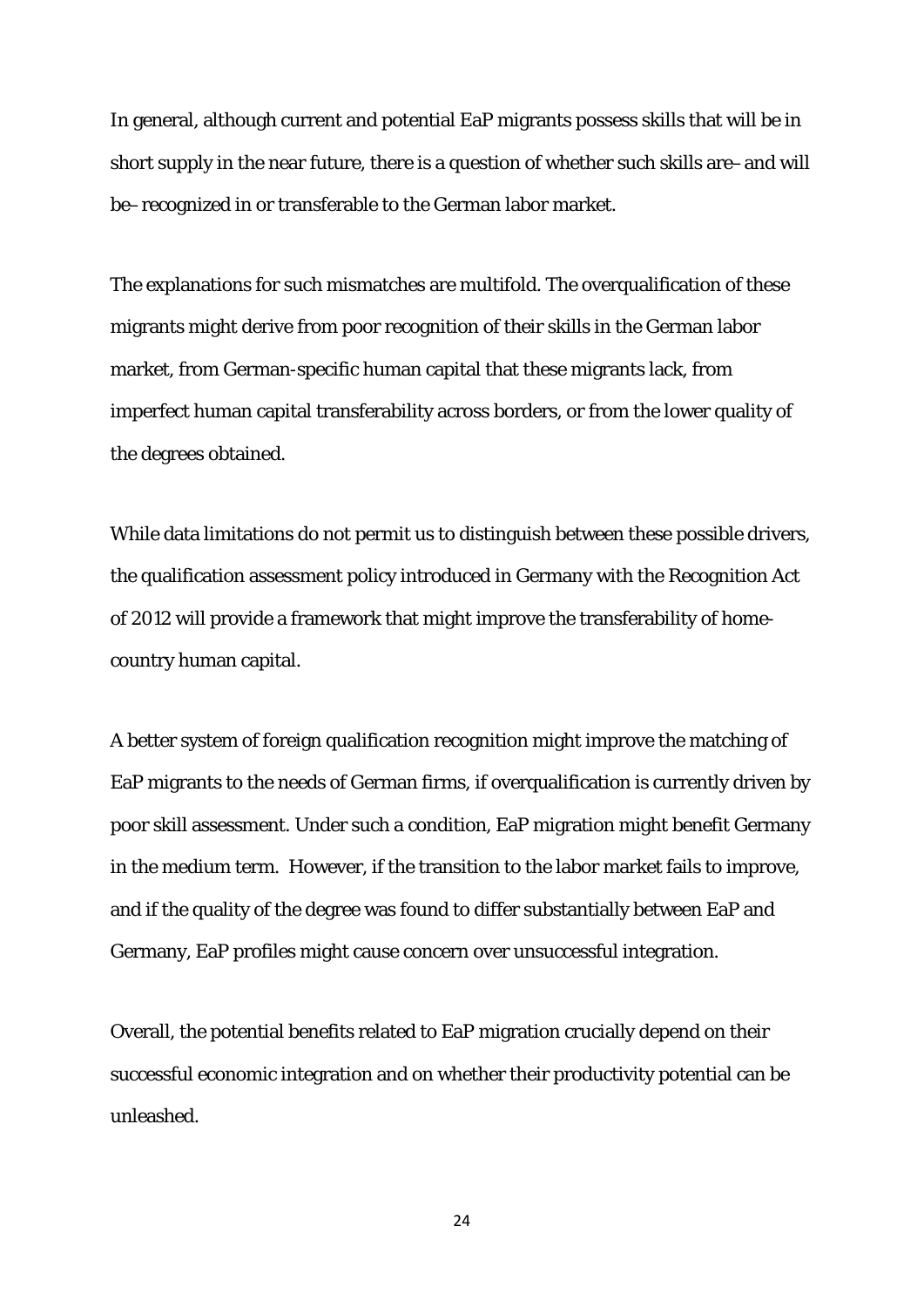## **6. Summary and Conclusions**

In light of the recent EU dialogue regarding facilitating mobility from EaP countries, we have studied their current migration experiences. We have shown that EaP migrant integration provides some challenges: even conditioning on the demographic and socioeconomic composition of this group, they face an economic disadvantage in terms of employment probability and earnings compared with all other groups. Nonetheless, the differences in terms of sectoral distribution are rather small, although EaP migrants are more likely than natives to engage in low-skilled occupations. We have shown that these immigrants suffer from strong overqualification rates. Poorer job matches could explain the labor market disadvantage of this group.

Despite the documented disadvantage, we analyzed whether EaP migrants possess the same skills for which shortages are expected in the next decade in Germany. For instance, the Federal Institute for Vocational Education and Training and the Institute for Employment Research have predicted that up to 1.8 million skilled workers will be required by 2025. Our analysis suggests that current and potential EaP migrants seem more likely than their native counterparts to hold specializations in the desired fields. However, even at high levels of educational attainment, they face poor skill-job matches in Germany.

It is likely that no singular reason drives these patterns. For instance, the overqualification of these migrants might derive from poor recognition of their skills in the German labor market, from German-specific human capital that these migrants lack, from imperfect transferability of human capital across borders, or from the lower quality of the degrees obtained.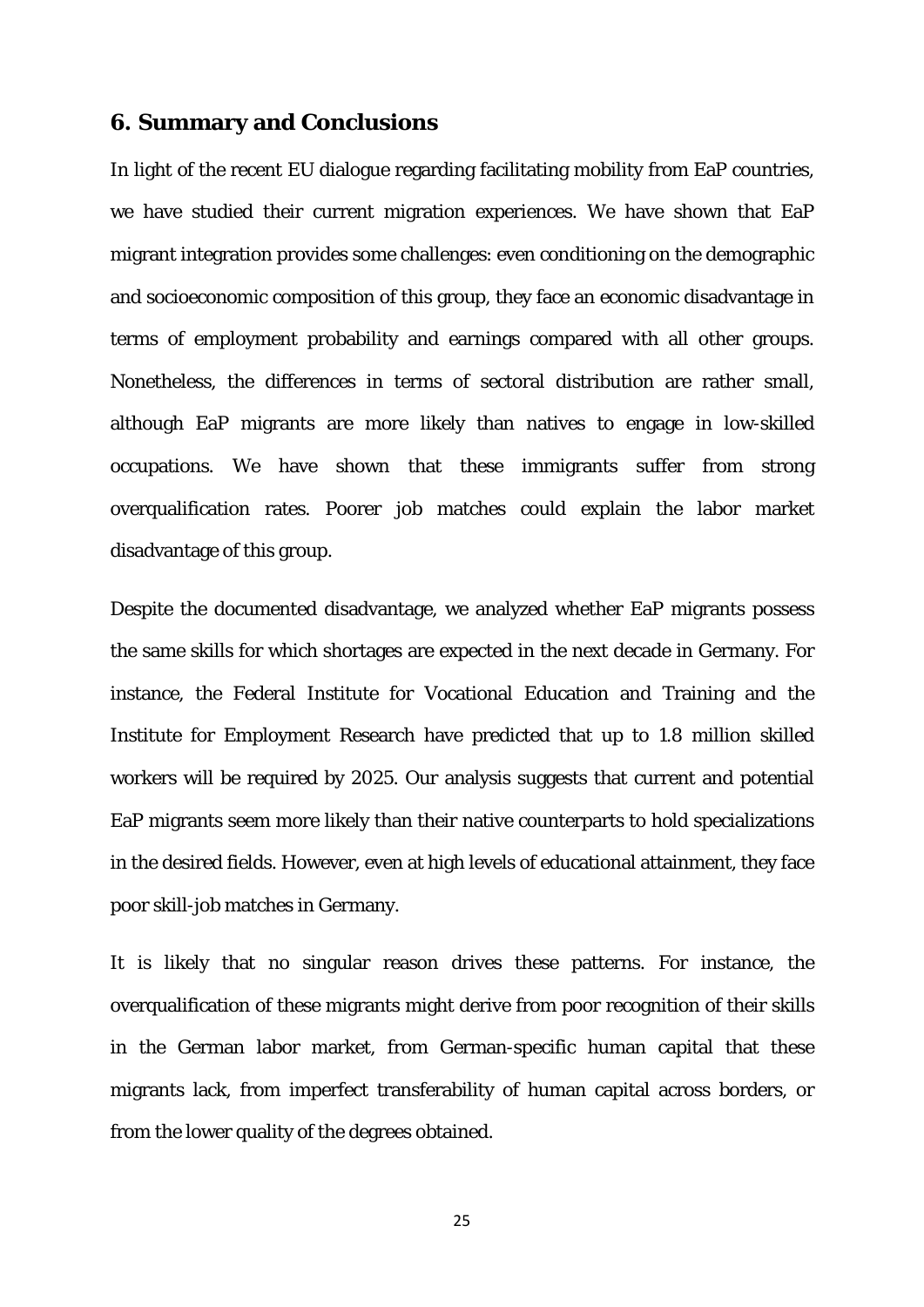However, the system of foreign qualification recognition enacted in Germany in 2012 could help our understanding whether qualification assessment was one of the reasons preventing a successful labor market integration of EaP migrants.

The policy implications are therefore twofold. First, it will be consequential in the next few years to supervise, evaluate and monitor the brain absorption of EaP migrants in the new context of degree recognition. Only then, in fact, will it be apparent if the limited labor market integration was due to employers' imperfect assessment of the migrants' skill level. Second, it will be necessary to continue to monitor the skills of the new migrants in relation with the demand for specific qualifications in the German economy, enacting policies that enhance the flexibility and circularity of labor migrants in order to meet the structural needs expected in the German economy.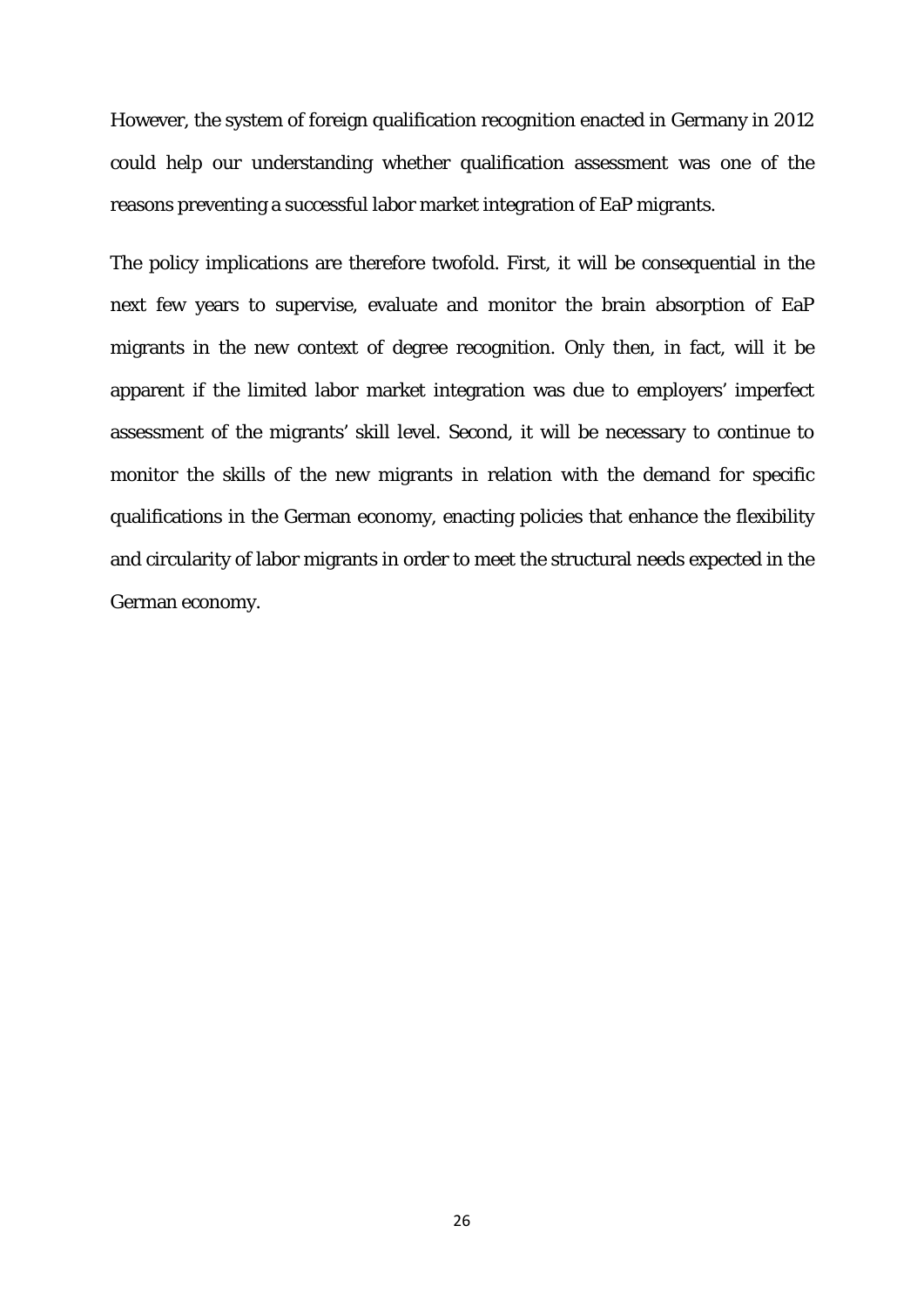## **List of Acronyms**

EaP – Eastern Partnership

ETF – European Training Foundation

EU – European Union

EU15 – The 15 member countries in the European Union prior to the accession of ten candidate countries on May 1, 2004 (Austria, Belgium, Denmark, Finland, France,

Germany, Greece, Ireland, Italy, Luxembourg, the Netherlands, Portugal, Spain, Sweden, the United Kingdom)

EU8 – The 8 member countries that joined the European Union on 1 January 2004

(Czech Republic, Estonia, Hungary, Latvia, Lithuania, Poland, Slovakia, Slovenia)

EU2 – The 2 member countries that joined the European Union on 1 January 2007

(Bulgaria and Romania)

IT – Information technology

MINT – *Mathematik, Informatik, Naturwissenschaften, Technik* (Mathematics, computer science, science and technology)

ISCED – International Standard Classification of Education

ISCO – International Standard Classification of Occupations

OECD – Organisation for Economic Co-operation and Development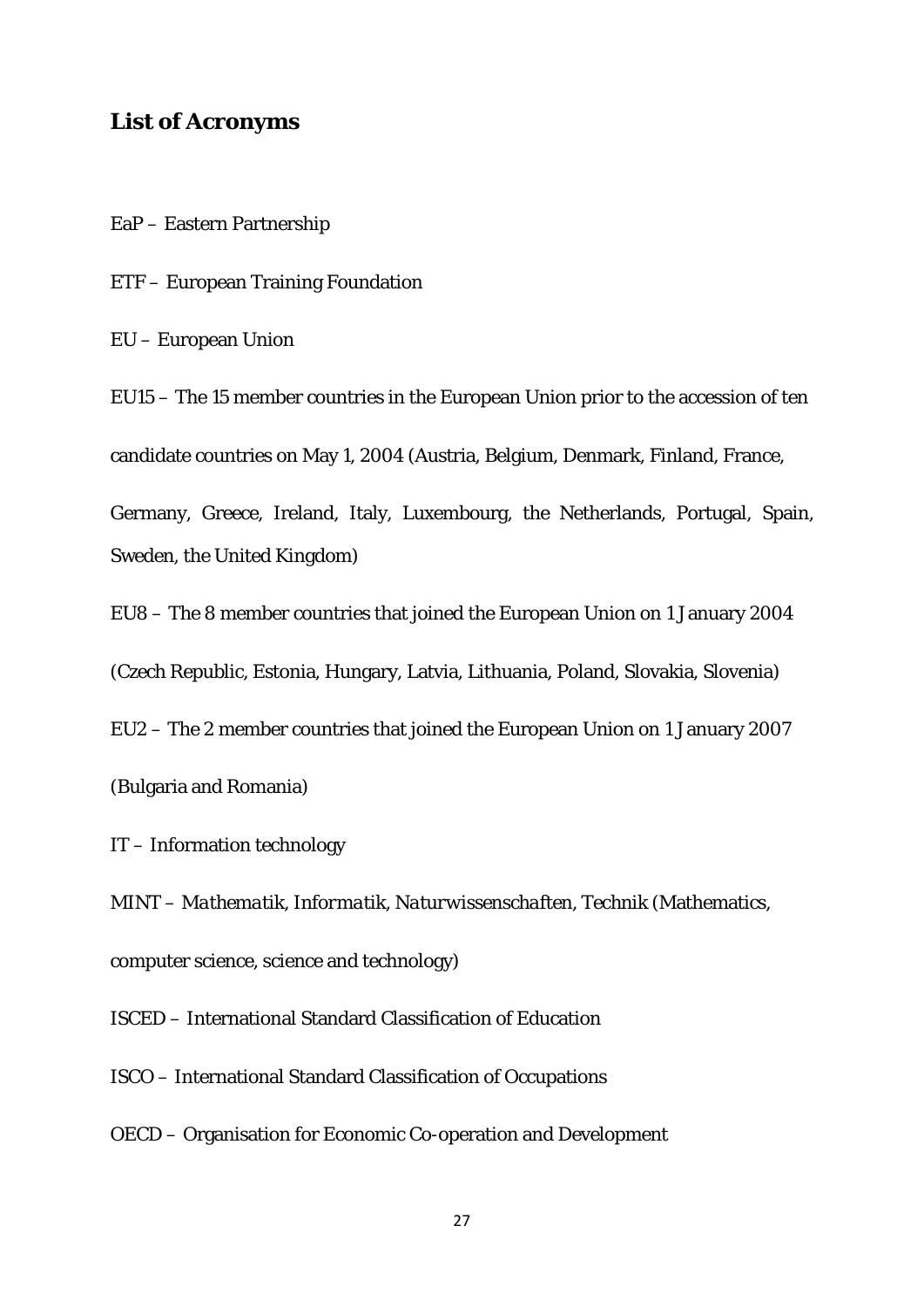## **Acknowledgements**

This paper is a shorter and updated version of a study that was conducted under a project entitled "Costs and Benefits of Labour Mobility between the EU and the Eastern Partnership Countries" for the European Commission (Contract No. 2011/270-312, tender procedure EuropeAid/130215/C/SER/Multi). We are grateful to the European Commission for encouragement and support, as well as Martin Kahanec, Victoria Finn and an anonymous referee of this journal for helpful suggestions on earlier drafts. The views and conclusions in this study are ours and not those of the European Commission.

### **Endnotes**

<span id="page-29-0"></span><sup>1</sup> The evidence on the European perspective is lacking and has been presented only recently in Kahanec et al. (2013), which complements the results in this paper among other things summarizing patterns for Spain, Poland, the United Kingdom and Italy. However, there is a large literature that analyzes the source country perspective. <sup>2</sup> See Rinne and Zimmermann (2013) for further reference and analysis. <sup>3</sup> It should be noted that Biavaschi and Zimmermann (2013) presented an analysis based on the Scientific Use File of the 2008 Microcensus, in which only Ukrainian nationals could be fully identified. Conclusions are qualitatively unaffected with the use of the 2009 data and this source allows full identification of migrants from Moldova, Belarus, Georgia, Azerbaijan, and Armenia.

<sup>4</sup> Throughout the paper, given the small sample size, we prefer this specification to an analysis that separately looks at a subsample of females and males. However, such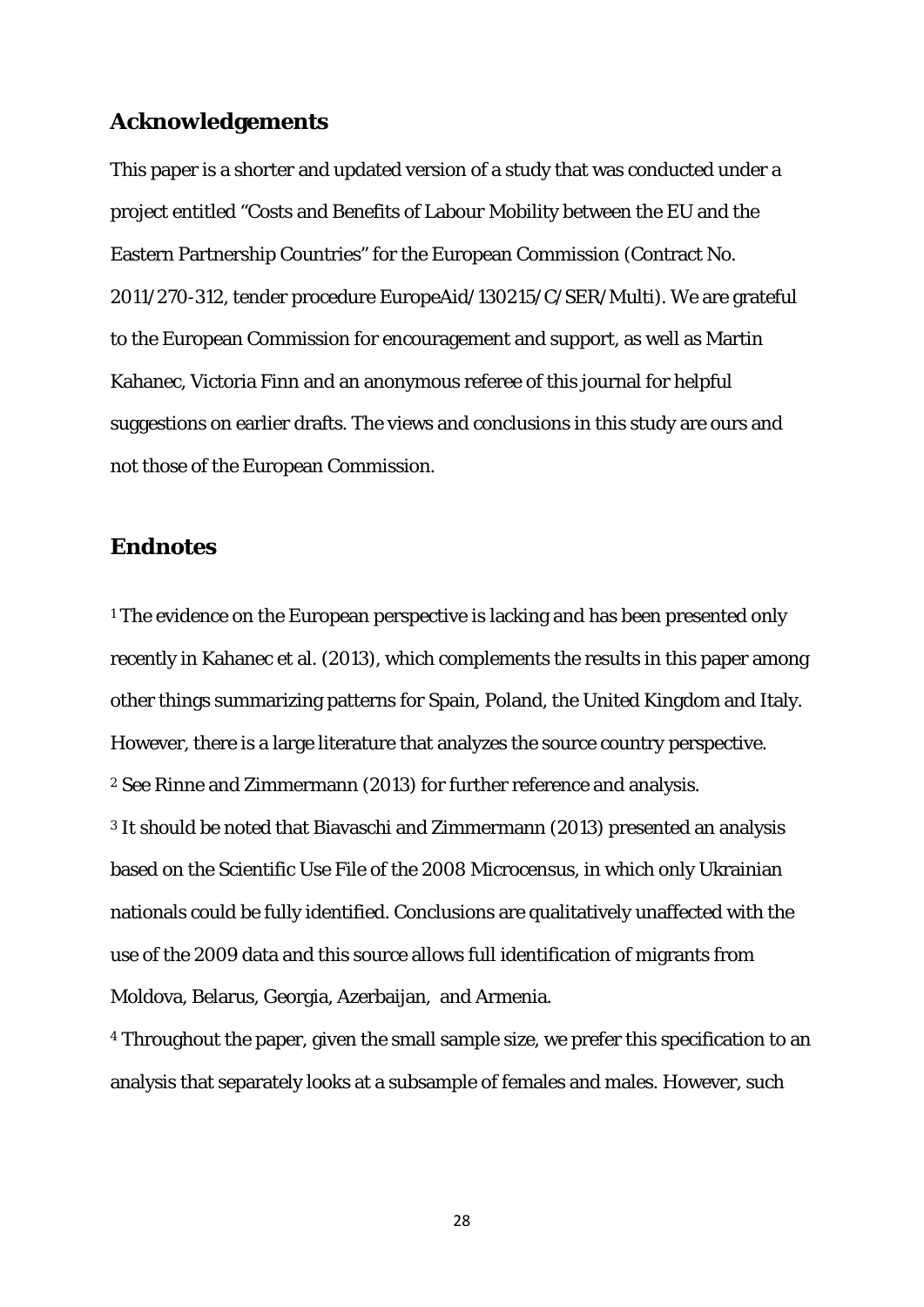strategy was adopted in the working paper version of this research (see Biavaschi and Zimmermann 2013). Conclusions are unaltered.

<sup>5</sup> Albeit present, the overqualification rates were smaller in 2009. A possible explanation for the smaller numbers found in 2009 is selective return migration– particularly in response to the crisis–of migrants who were poorly matched to the market.

<sup>6</sup> This field of education includes training in personal and domestic services, as well as hotel, restaurant, catering, tourism, and other service categories (ISCED 8).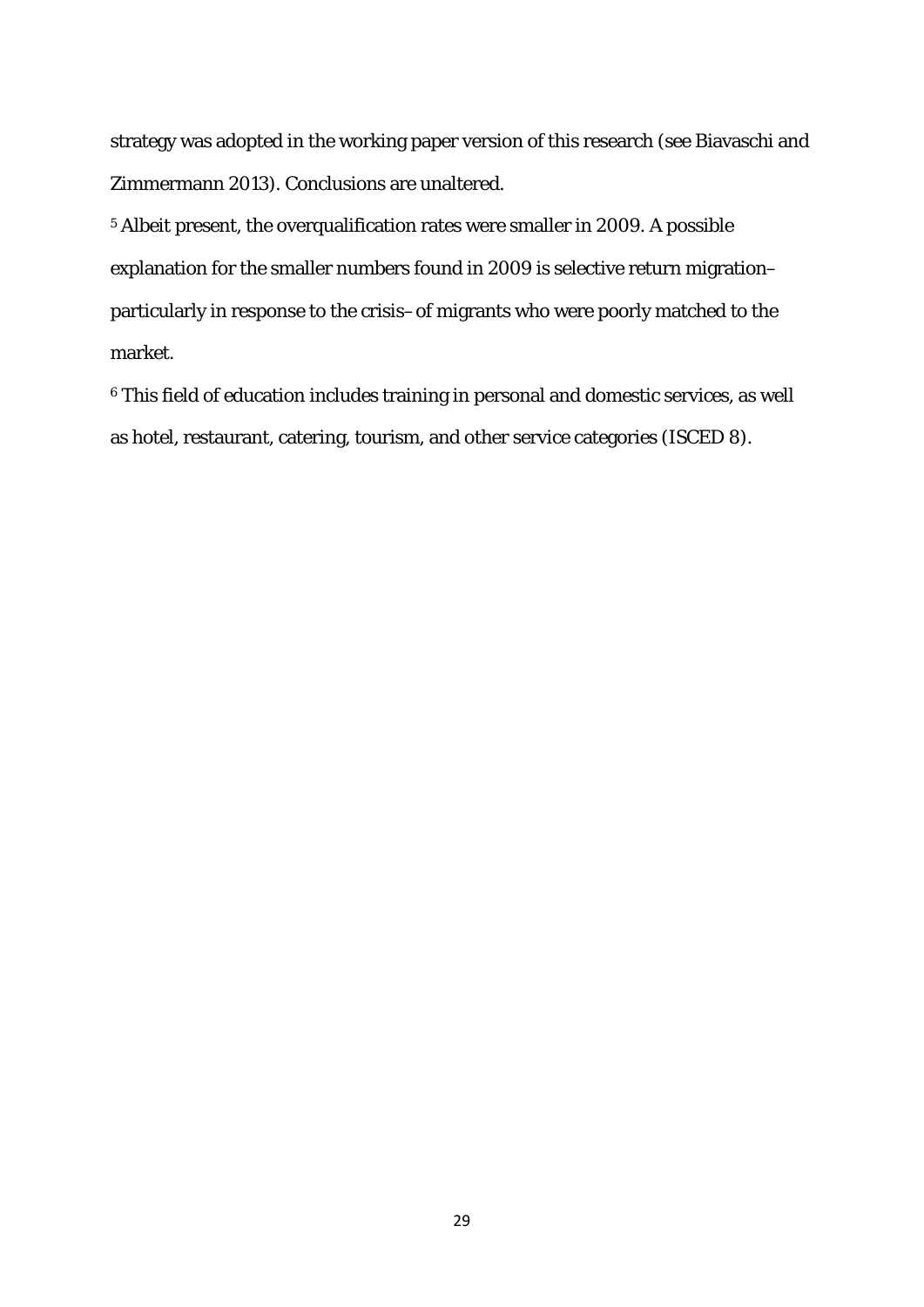## **References**

Bauer T, Dietz B, Zimmermann KF, Zwintz E (2005). German Migration: Development, Assimilation, and Labour Market Effects, in: Zimmermann, K. F. (ed.), 2005. European Migration: What Do We Know? Oxford University Press. Oxford/New York, pp 197-261.

Biavaschi C, Zimmermann KF (2013) Costs and Benefits of Labour Mobility between the EU and the Eastern Partnership Partner Countries: Country Study on Germany. IZA Policy Papers No. 72

Bonin H, Schneider M, Quinke H, Arens T (2007) *Zukunft von Bildung und Arbeit: Perspektiven von Arbeitskräftebedarf und – Angebot bis 2020*. IZA Research Report No. 9

Bosch G (2011) *Fachkräfte-das Geheimnis der Deutschen Wettbewerbsfähigkeit*. *Wirtschaftsdienst* 9: 583-586

Boswell C, Stiller S, Straubhaar T (2004) Forecasting labour and skills shortages: How can projections better inform labour migration policies. Hamburg Institute of International economics (HWWA), Paper prepared for the European Commission, DG Employment and Social Affairs.

Börsch-Supan A, Wilke CB (2009) *Zur Mittel- und Langfristigen Erwerbstätigkeit in Deutschland*. Journal for Labour Market Research 42(1): 29-48

Cedefop (2012) Future skill supply and demand in Europe. The European Centre for the Development of Vocational Training Research Paper No. 26

Dorffmeister L (2010) *Neun von Zehn Firmen Rechnen für 2020 mit einem FM*. *Ifo Schnelldienst* 24: 90-92

ETF (2007a) Migration and Skills Survey: Republic of Moldova, 2007 [data file and questionnaire]. ETF, Turin

ETF (2007b) Migration and Skills Survey: Ukraine, 2007 [data file and questionnaire]. ETF, Turin

Federal Foreign Office (2009) Immigration Act. [http://www.auswaertiges-Amt.de/](http://www.auswaertiges-amt.de/%20EN/EinreiseUndAufenthalt/Zuwanderungsrecht_node.html#doc480848bodyText1)  [EN/EinreiseUndAufenthalt/Zuwanderungsrecht\\_node.html#doc480848bodyText1.](http://www.auswaertiges-amt.de/%20EN/EinreiseUndAufenthalt/Zuwanderungsrecht_node.html#doc480848bodyText1) Accessed on 24 April 2012

Federal Office for Migration and Refugees (2010) *Das Bundesamt in Zahlen. Asyl, Migration, Ausländische Bevölkerung und Integration*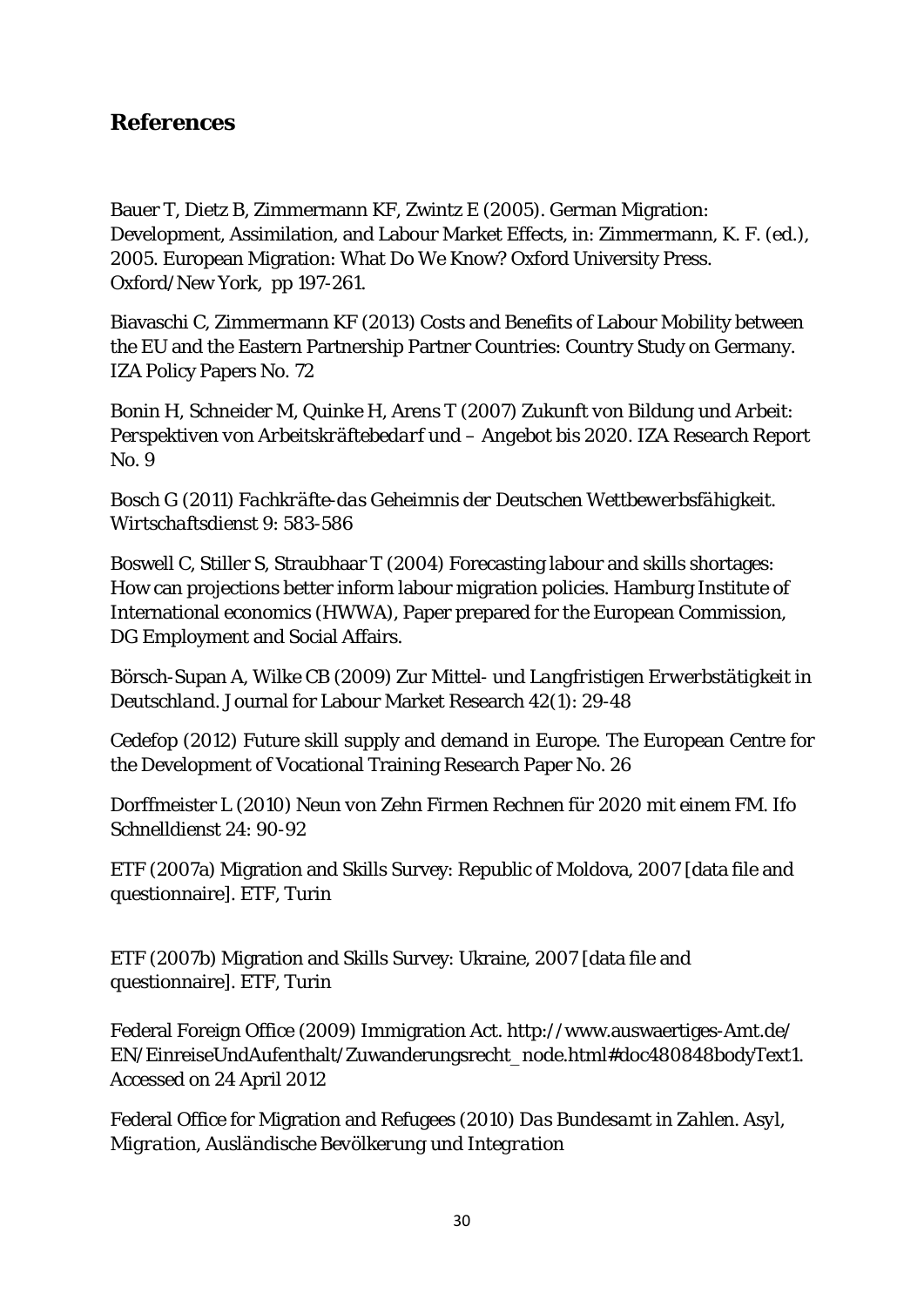Fuchs J, Dörfler K (2005) "Projektion des Erwerbspersonenpotenzials bis 2050," IAB Forschungsbericht, Nr. 25/2005.

Fuchs J, Söhnlein D (2007) "Einflussfaktoren auf das Erwerbspersonenpotenzial," IAB Discussion Paper, Nr. 12/2007.

Helmrich R, Zika G (2010) Beruf und Qualifikation in der Zukunft. CICC-IAB-Modellrechnungen zu den Entwicklungen in Berufsfeldern und Qualifikationen bis 2025. Bundesinstitut fur Berufsbildung, Bonn

Iglicka K (2005) The Impact of the EU Enlargement on Migratory Movements in Poland. Center for International Relations Report No. 12

Kaczmarczyk P, Okolski M (2008) Economic Impacts of Migration on Poland and the Baltic States. Fafo paper 2008:01

Kahanec M (2013). Labor Mobility in an Enlarged European Union, in: Constant A, Zimmermann KF (ed.), 2013. International Handbook on the Economics of Migration. Edward Elgar, Cheltenham, UK, and Northampton, USA, pp 137-152.

Kahanec M, Zimmermann KF (2010) EU Labour Markets after Post-Enlargement Migration. Springer, New York

Kahanec M, Zimmermann KF, Kurekova L, Biavaschi C (2013) Labour Migration from EaP Countries to the EU–Assessment of Costs and Benefits and Proposals for Better Labour Market Matching. IZA Report No. 56

Koppel O (2011) *Fachkräfteengpässe: Das Beispiel der Ingenieure*. *Wirtschaftsdienst* 9: 590-593

OECD International Migration Outlook (2007) SOPEMI Report. OECD, Paris

OECD (2007). "SOPEMI Report – International Migration Outlook 2007," Paris.

Piracha M, Vadean F (2012) [Migrant Educational Mismatch and the Labour Market.](http://ideas.repec.org/p/iza/izadps/dp6414.html) [IZA Discussion Papers](http://ideas.repec.org/s/iza/izadps.html) 6414

Prognos AG (2012) *Arbeitslandschaft 2035*. Prognos AG. [http://www.prognos.com/](http://www.prognos.com/%20fileadmin/pdf/publikationsdatenbank/121218_Prognos_vbw_Arbeitslandschaft_2035.pdf) [fileadmin/pdf/publikationsdatenbank/121218\\_Prognos\\_vbw\\_Arbeitslandschaft\\_20](http://www.prognos.com/%20fileadmin/pdf/publikationsdatenbank/121218_Prognos_vbw_Arbeitslandschaft_2035.pdf) [35.pdf.](http://www.prognos.com/%20fileadmin/pdf/publikationsdatenbank/121218_Prognos_vbw_Arbeitslandschaft_2035.pdf) Accessed 24 April 2012

Qube (2012), Maier et al (2012) *Alternative Szenarien der Entwicklung von Qualifikation und Arbeit bis 2030*. Wissenschaftliche Diskussionspapiere BIBB, Heft -Nr 137.<http://www.bibb.de/veroeffentlichungen/en/publication/show/id/6986>

Rinne U, Zimmermann KF (2013) Is Germany the North Star of Labor Market Policy? IZA DP 7260 (substantially revised forthcoming in IMF Economic Review)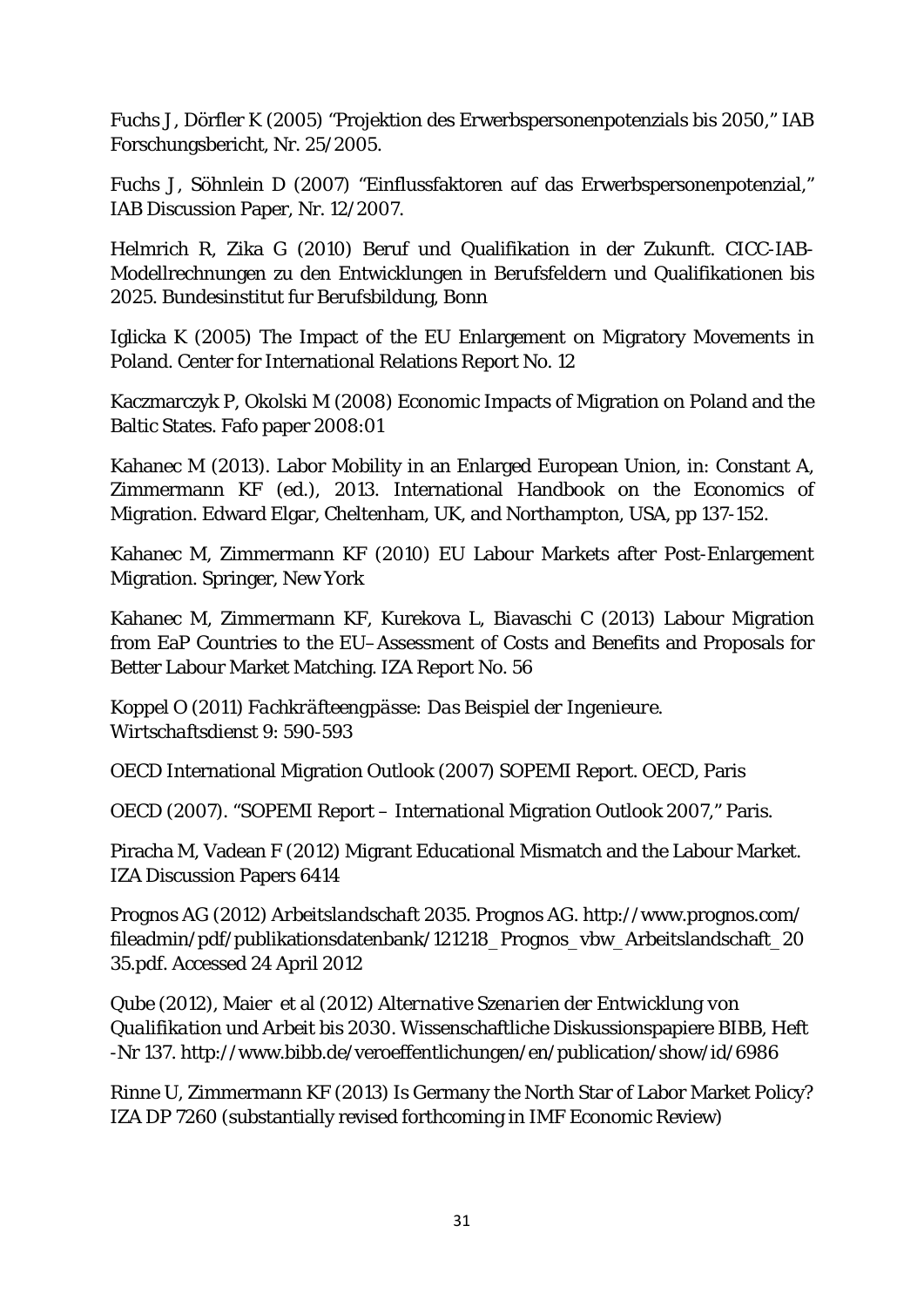## **Figures**



## **Figure 1: Net Flows of EaP and EU Member States Groups, 1992-2010**

*Source*: Own calculations based on *Statistisches Bundesamt* (Federal Statistical Office)



**Figure 2: Distribution of Net Flows by EaP Countries over Time**

*Source*: Own calculations based on *Statistisches Bundesamt* (Federal Statistical Office).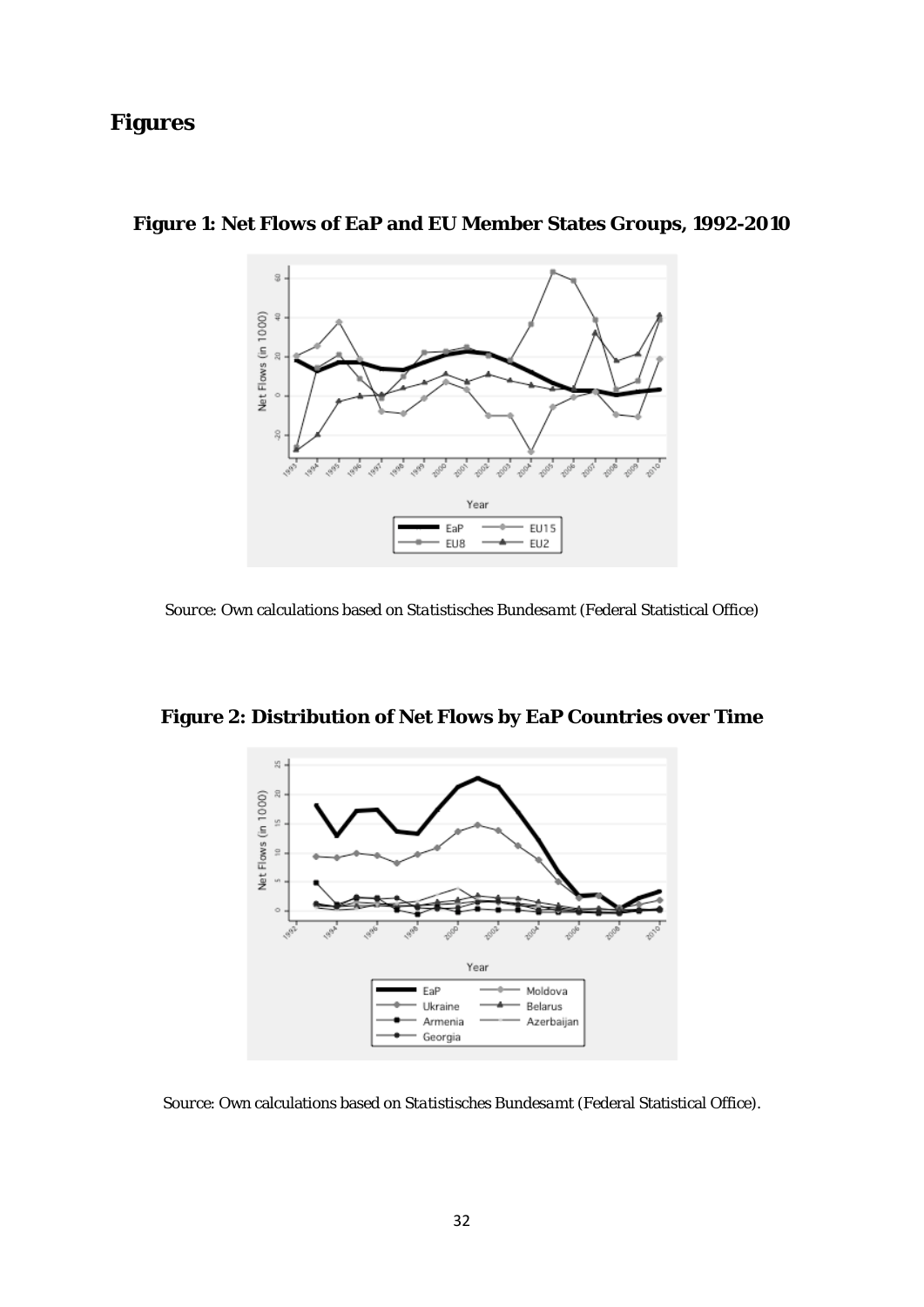**Figure 3: Net Flows of EaP Nationals by Gender, 1992-2010**



*Source*: Own calculations based on *Statistisches Bundesamt* (Federal Statistical Office).





*Source*: Own calculations based on *Statistisches Bundesamt* (Federal Statistical Office).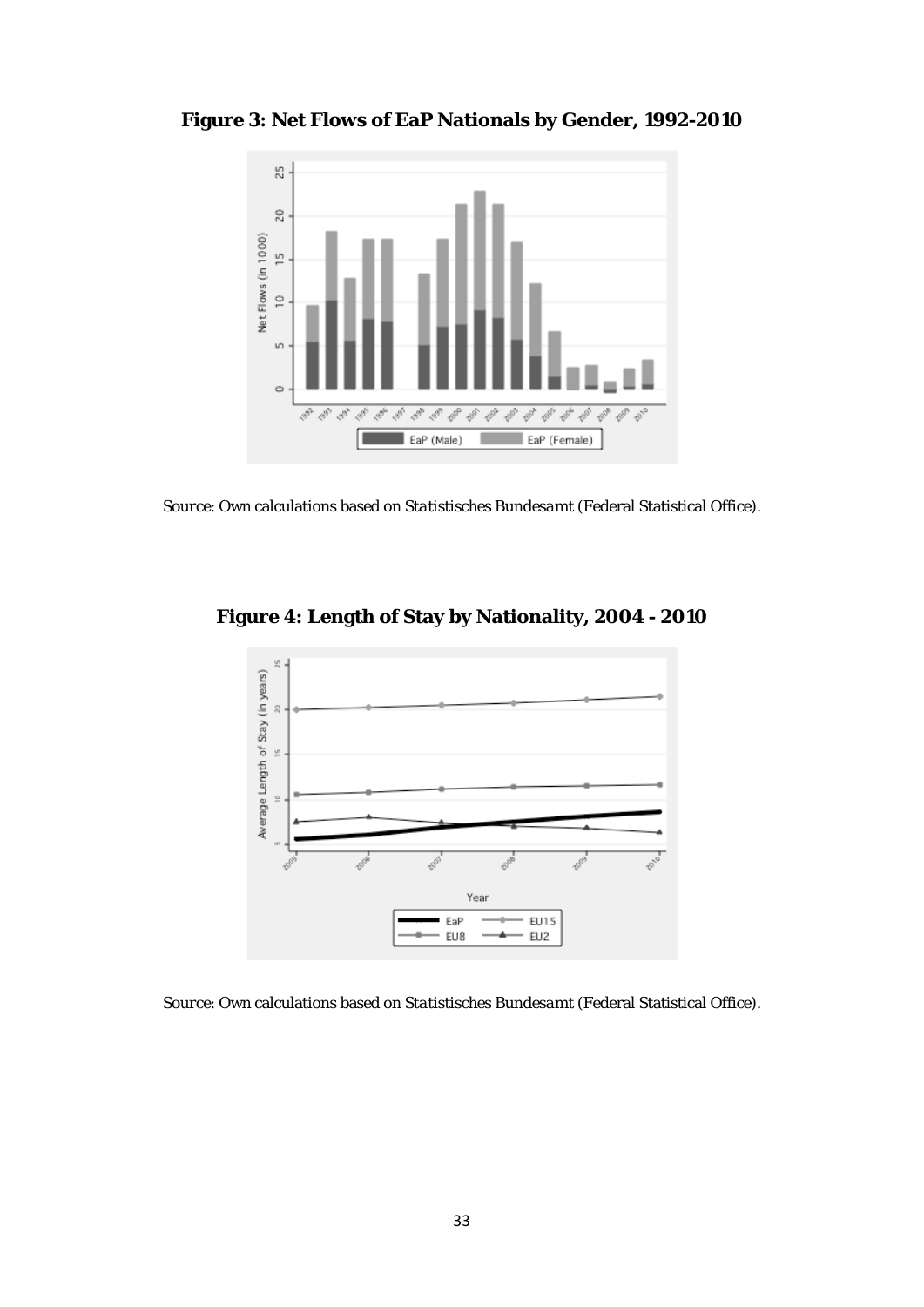

**Figure 5: Percentage Differential of Overqualified Workers by Nationality**

*Source*: Own calculations based on the German Microcensus 2009.

## **Tables**

|      | <b>Armenia</b> | Azerbaijan |       |       | Belarus Georgia Moldova | <b>Ukraine</b> | %<br>EaP/EU | %<br>$EaP/non-$<br>EU |
|------|----------------|------------|-------|-------|-------------------------|----------------|-------------|-----------------------|
| 2003 | 11.38          | 15.23      | 16.34 | 13.97 | 13.26                   | 126            | 7.96        | 4.03                  |
| 2004 | 10.54          | 15.95      | 17.29 | 13.63 | 12.94                   | 128.11         | 8.98        | 4.4                   |
| 2005 | 10.36          | 15.71      | 18.04 | 14.07 | 13.03                   | 130.67         | 10.16       | 4.23                  |
| 2006 | 10.07          | 15.22      | 18.15 | 14    | 12.72                   | 128.95         | 8.71        | 4.46                  |
| 2007 | 9.73           | 14.59      | 18.27 | 13.63 | 12.37                   | 126.96         | 8.4         | 4.43                  |
| 2008 | 9.58           | 14.34      | 18.38 | 13.3  | 12.21                   | 126.23         | 8.24        | 4.44                  |
| 2009 | 10             | 14.21      | 18.65 | 13.51 | 12.15                   | 125.62         | 8.22        | 4.48                  |
| 2010 | 10.34          | 14.04      | 18.7  | 13.47 | 11.97                   | 124.29         | 7.91        | 4.47                  |

**Table 1: Stocks of Migrants from EaP Countries, 2003-2010**

*Source*: Own calculations based on *Statistisches Bundesamt* (Federal Statistical Office) - Population Register.

*Notes*: Numbers in thousands.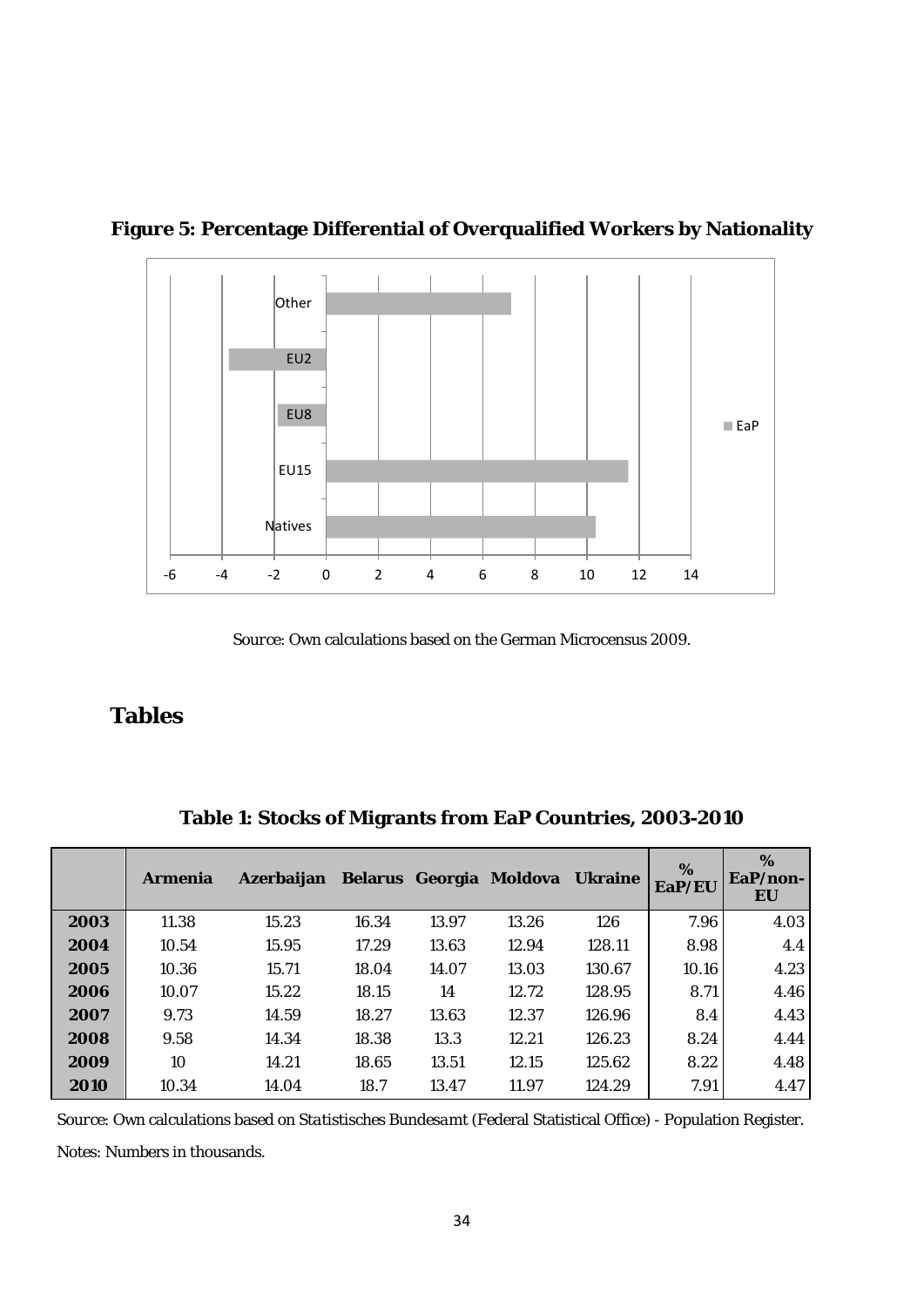|                            | <b>Demographic and Educational Outcomes</b> |          |             |                              |          |              |
|----------------------------|---------------------------------------------|----------|-------------|------------------------------|----------|--------------|
|                            | <b>Natives</b>                              | EaP      | <b>EU15</b> | EU8                          | EU2      | <b>Other</b> |
| Age                        | 43.558                                      | 40.804   | 48.131      | 37.685                       | 34.346   | 41.402       |
|                            | (23.167)                                    | (18.510) | (16.116)    | (15.011)                     | (13.513) | (15.752)     |
| <b>Female</b>              | 0.517                                       | 0.606    | 0.456       | 0.644                        | 0.649    | 0.523        |
|                            | (0.500)                                     | (0.489)  | (0.498)     | (0.479)                      | (0.478)  | (0.500)      |
| <b>Married</b>             | 0.453                                       | 0.577    | 0.635       | 0.573                        | 0.519    | 0.697        |
|                            | (0.498)                                     | (0.494)  | (0.481)     | (0.495)                      | (0.500)  | (0.459)      |
| N. Children                | 0.898                                       | 0.837    | 0.832       | 0.849                        | 0.602    | 1.375        |
|                            | (1.098)                                     | (1.009)  | (1.053)     | (1.004)                      | (0.888)  | (1.416)      |
| <b>Primary Education</b>   | 0.182                                       | 0.245    | 0.415       | 0.219                        | 0.238    | 0.536        |
|                            | (0.386)                                     | (0.430)  | (0.493)     | (0.414)                      | (0.426)  | (0.499)      |
| <b>Secondary Education</b> | 0.485                                       | 0.307    | 0.338       | 0.485                        | 0.455    | 0.288        |
|                            | (0.500)                                     | (0.462)  | (0.473)     | (0.500)                      | (0.498)  | (0.453)      |
| <b>Tertiary Education</b>  | 0.186                                       | 0.383    | 0.216       | 0.226                        | 0.254    | 0.133        |
|                            | (0.389)                                     | (0.486)  | (0.412)     | (0.418)                      | (0.436)  | (0.339)      |
| <b>In Labor Force</b>      | 0.506                                       | 0.554    | 0.638       | 0.667                        | 0.690    | 0.568        |
|                            | (0.500)                                     | (0.497)  | (0.481)     | (0.471)                      | (0.463)  | (0.495)      |
| <b>Employed</b>            | 0.468                                       | 0.397    | 0.576       | 0.585                        | 0.607    | 0.456        |
|                            | (0.499)                                     | (0.490)  | (0.494)     | (0.493)                      | (0.489)  | (0.498)      |
| <b>Unemployed</b>          | 0.038                                       | 0.157    | 0.062       | 0.083                        | 0.083    | 0.111        |
|                            | (0.191)                                     | (0.364)  | (0.240)     | (0.275)                      | (0.277)  | (0.315)      |
| <b>Self-Employed</b>       | 0.052                                       | 0.035    | 0.090       | 0.123                        | 0.078    | 0.043        |
|                            | (0.223)                                     | (0.184)  | (0.287)     | (0.329)                      | (0.268)  | (0.204)      |
| <b>Observations</b>        | 576859                                      | 1227     | 8384        | 3150                         | 732      | 22072        |
|                            |                                             |          |             | <b>Labor Market Outcomes</b> |          |              |
| <b>Hourly Wage</b>         | 12.835                                      | 12.490   | 13.677      | 10.553                       | 10.636   | 11.302       |
|                            | (19.994)                                    | (17.039) | (19.697)    | (8.497)                      | (7.929)  | (11.402)     |
| <b>Income</b>              | 1682                                        | 1075     | 1843        | 1222                         | 1200     | 1333         |
|                            | (1, 411)                                    | (848)    | (1,684)     | (778)                        | (828)    | (1,084)      |
| <b>Hours Worked/Week</b>   | 35.867                                      | 28.187   | 36.390      | 32.605                       | 31.635   | 32.685       |
|                            | (12.655)                                    | (14.445) | (13.911)    | (13.969)                     | (14.061) | (13.743)     |
| <b>Low-skilled Occ.</b>    | 0.068                                       | 0.211    | 0.130       | 0.213                        | 0.203    | 0.227        |
|                            | (0.251)                                     | (0.409)  | (0.336)     | (0.410)                      | (0.403)  | (0.419)      |
| <b>Medium-skilled Occ.</b> | 0.469                                       | 0.440    | 0.453       | 0.502                        | 0.437    | 0.539        |
|                            | (0.499)                                     | (0.497)  | (0.498)     | (0.500)                      | (0.497)  | (0.499)      |
| High-skilled Occ.          | 0.449                                       | 0.321    | 0.408       | 0.266                        | 0.324    | 0.215        |
|                            | (0.497)                                     | (0.468)  | (0.492)     | (0.442)                      | (0.469)  | (0.411)      |
| <b>Observations</b>        | 269949                                      | 487      | 4832        | 1842                         | 444      | 10073        |

**Table 2: Characteristics by Nationality**

*Source:* Own calculations based on the German Microcensus 2009. *Notes:* Standard deviations in parenthesis.

*Definitions:* Individuals with primary education are individuals with ISCED 1-digit codes less than 3, with secondary educations are individuals with 1-digit ISCED codes 3-4 and tertiary education are individuals with 1-digit ISCED codes greater than 4. Individuals in the labor force are employed, unemployed and inactive job seekers. In the table, unemployed individuals include both active and inactive job seekers. Income represents the amount of net income reported in the last month (per household member). Using the ISCO classification system, low-skilled occupations are category 9 occupations, mediumskilled occupations are category 4-8, and high skilled occupations are category 1-3 occupations.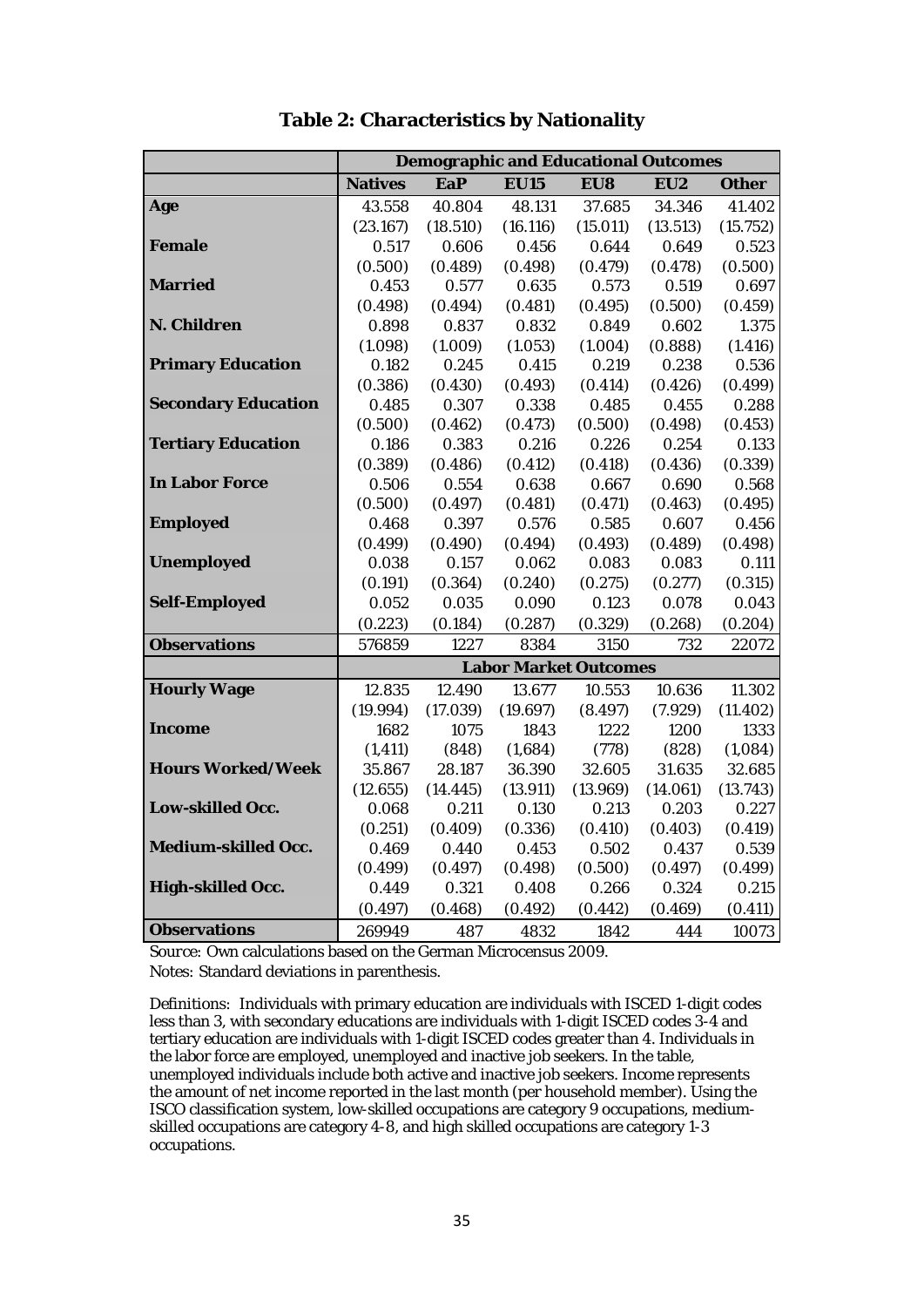|                     | <b>Natives</b>    | <b>EU15</b>       | EU8                    | EU <sub>2</sub>   | <b>Others</b>     |  |  |
|---------------------|-------------------|-------------------|------------------------|-------------------|-------------------|--|--|
|                     | <b>Employment</b> |                   |                        |                   |                   |  |  |
| <b>EaP</b>          | $***$<br>$-0.462$ | ***<br>$-0.206$   | $-0.228$<br>***        | ***<br>$-0.162$   | ***<br>$-0.087$   |  |  |
|                     | (0.059)           | (0.030)           | (0.032)                | (0.045)           | (0.029)           |  |  |
| <b>Female</b>       | ***<br>$-0.087$   | ***<br>$-0.164$   | $-0.26$ ***            | ***<br>$-0.155$   | ***<br>$-0.247$   |  |  |
|                     | (0.001)           | (0.010)           | (0.017)                | (0.039)           | (0.007)           |  |  |
| <b>Female x EaP</b> | $-0.053$          | 0.023             | ***<br>0.117           | 0.024             | ***<br>0.106      |  |  |
|                     | (0.036)           | (0.037)           | (0.040)                | (0.053)           | (0.036)           |  |  |
|                     |                   |                   | <b>Self-Employment</b> |                   |                   |  |  |
| <b>EaP</b>          | $***$<br>$-0.125$ | $***$<br>$-0.100$ | $***$<br>$-0.219$      | $***$<br>$-0.115$ | ***<br>$-0.056$   |  |  |
|                     | (0.018)           | (0.015)           | (0.021)                | (0.033)           | (0.013)           |  |  |
| <b>Female</b>       | $***$<br>$-0.058$ | ***<br>$-0.054$   | $-0.173$ ***           | ***<br>$-0.093$   | ***<br>$-0.048$   |  |  |
|                     | (0.001)           | (0.008)           | (0.016)                | (0.031)           | (0.004)           |  |  |
| <b>Female x EaP</b> | $***$<br>0.069    | ***<br>0.064      | $0.175$ ***            | ***<br>0.098      | ***<br>0.053      |  |  |
|                     | (0.016)           | (0.018)           | (0.023)                | (0.036)           | (0.016)           |  |  |
|                     |                   |                   | <b>Log-Earnings</b>    |                   |                   |  |  |
| <b>EaP</b>          | ***<br>$-0.641$   | $***$<br>$-0.495$ | $-0.198$ ***           | $***$<br>$-0.164$ | ***<br>$-0.218$   |  |  |
|                     | (0.134)           | (0.048)           | (0.049)                | (0.067)           | (0.044)           |  |  |
| <b>Female</b>       | $-0.226$ ***      | $***$<br>$-0.31$  | $-0.26$ ***            | $***$<br>$-0.145$ | ***<br>$-0.326$   |  |  |
|                     | (0.002)           | (0.019)           | (0.030)                | (0.056)           | (0.014)           |  |  |
| <b>Female x EaP</b> | ***<br>0.162      | ***<br>0.218      | $0.201$ ***            | 0.073             | ***<br>0.268      |  |  |
|                     | (0.059)           | (0.062)           | (0.063)                | (0.080)           | (0.059)           |  |  |
|                     | <b>Log-Wages</b>  |                   |                        |                   |                   |  |  |
| <b>EaP</b>          | ***<br>$-0.634$   | ***<br>$-0.405$   | $-0.154$ ***           | $-0.142$ **       | ***<br>$-0.159$   |  |  |
|                     | (0.138)           | (0.049)           | (0.051)                | (0.066)           | (0.047)           |  |  |
| <b>Female</b>       | $-0.128$ ***      | $***$<br>$-0.155$ | $-0.082$ ***           | $-0.029$          | $***$<br>$-0.141$ |  |  |
|                     | (0.002)           | (0.017)           | (0.026)                | (0.056)           | (0.012)           |  |  |
| <b>Female x EaP</b> | $***$<br>0.186    | $***$<br>0.204    | $0.145$ **             | 0.076             | ***<br>0.199      |  |  |
|                     | (0.065)           | (0.067)           | (0.070)                | (0.086)           | (0.066)           |  |  |

**Table 3: EaP Migrants Labor Market Outcomes, in Comparison with Natives, EU15, EU8, EU2 and other Nationals**

*Source:* Own calculations based on the German Microcensus 2009.

*Notes:* Employment and Self-Employment models report estimate from linear probability models. Differences in various labour market outcomes of EaP nationals versus natives, EU migrants and other immigrants. \*\*\* pvalue < 0.01; \*\* pvalue < 0.05; \* pvalue < 0.1. The regression analysis is carried conditioning on the following variables: Age: dummy variables for age categories in fiveyear intervals; Education: dummy variables for secondary and tertiary education; Married: dummy variable for being married; State: dummy variables for state of residence; N. Children: Number of children in the family; Female: dummy variable for being a female; and Years Since Migration: years since entrance into the country. In the Log-Earnings regressions, hours worked in reference week were also added. Variable definitions are shown in the footnote of Table 2.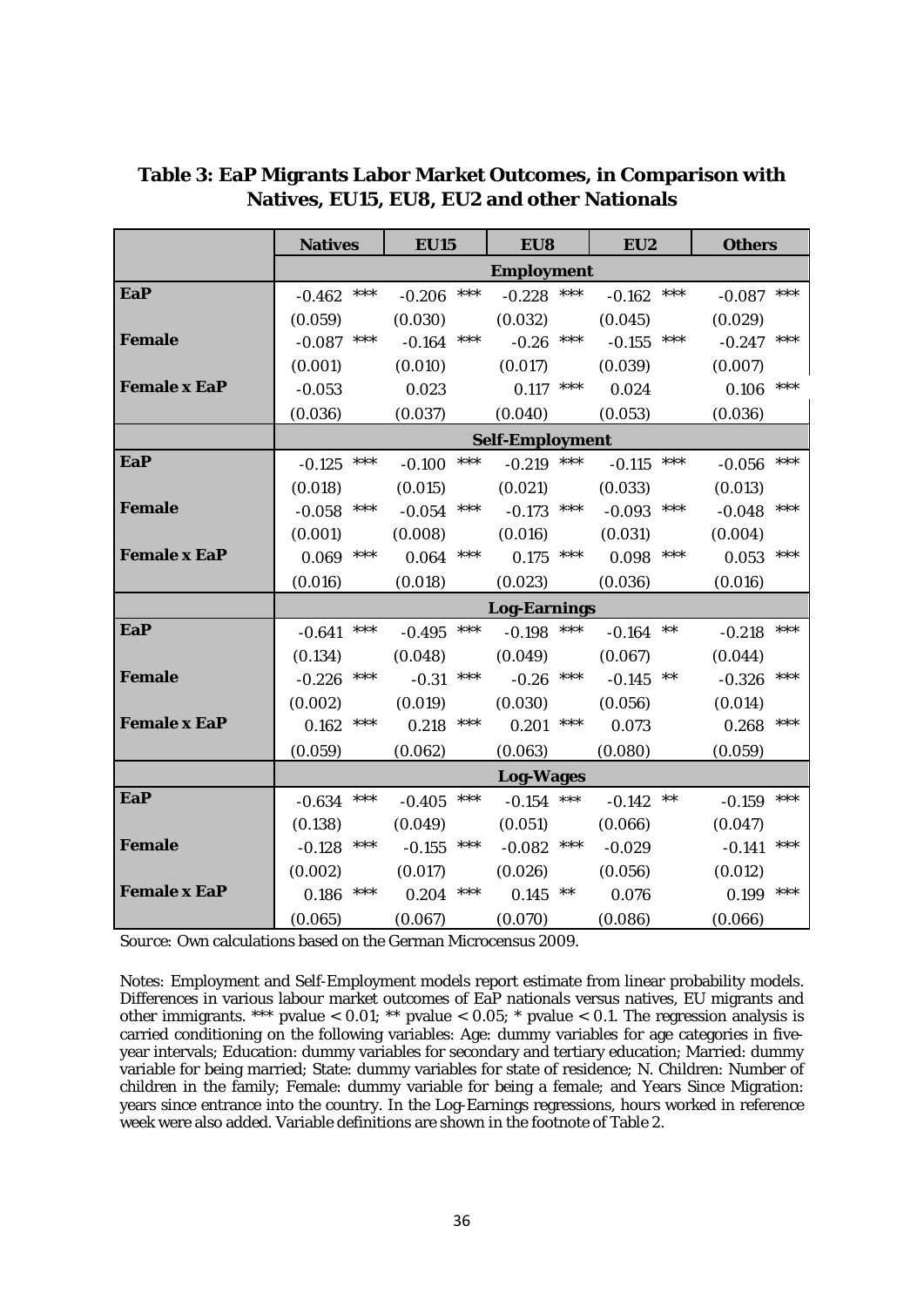## **Table 4: Percentage of Non-Employed Migrants by Education Level and Nationality**

|                 | <b>Low Education</b> | <b>Medium Education</b> | <b>High Education</b> |
|-----------------|----------------------|-------------------------|-----------------------|
| <b>Natives</b>  | 21.712               | 63.980                  | 14.308                |
| EaP             | 27.623               | 31.567                  | 40.810                |
| <b>EU15</b>     | 54.676               | 32.682                  | 12.641                |
| EU8             | 28.656               | 52.200                  | 19.144                |
| EU <sub>2</sub> | 42.073               | 40.244                  | 17.683                |
| <b>Other</b>    | 66.879               | 23.237                  | 9.884                 |

*Source:* Own calculations based on the German Microcensus 2009. Variable definitions are shown in the footnote of Table 2.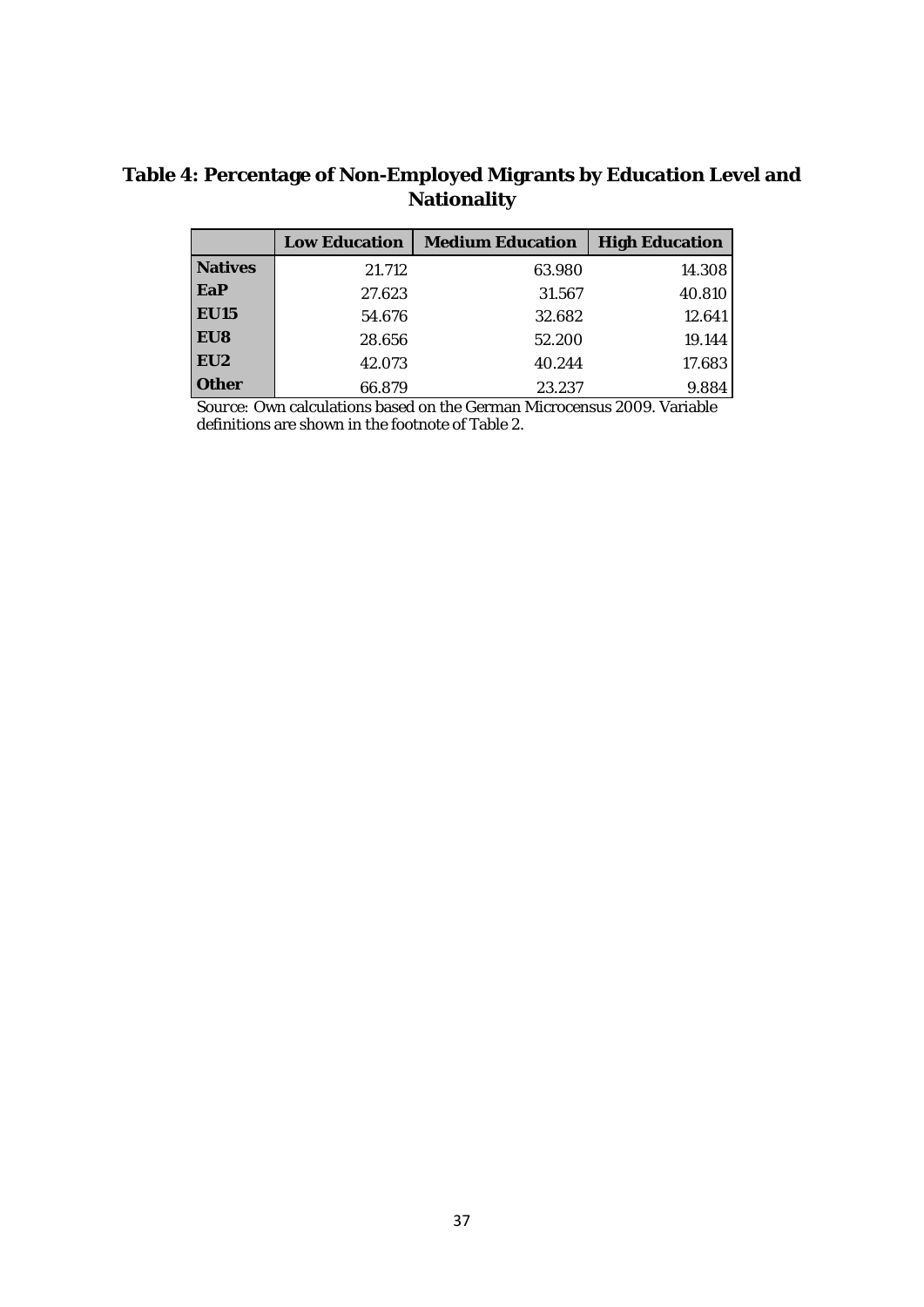|                     | <b>Natives</b>                                  | <b>EU15</b>       | EU8             | EU2                                        | <b>Others</b>     |  |
|---------------------|-------------------------------------------------|-------------------|-----------------|--------------------------------------------|-------------------|--|
|                     | Math, IT, Science and Technology (MINT) Degrees |                   |                 |                                            |                   |  |
| <b>EaP</b>          | ***<br>0.085                                    | $***$<br>0.061    | ***<br>0.077    | $-0.002$                                   | $***$<br>0.057    |  |
|                     | (0.025)                                         | (0.025)           | (0.026)         | (0.037)                                    | (0.025)           |  |
| <b>Female</b>       | $***$<br>$-0.022$                               | ***<br>$-0.031$   | $-0.017$ *      | $-0.043$                                   | $***$<br>$-0.021$ |  |
|                     | (0.001)                                         | (0.005)           | (0.009)         | (0.029)                                    | (0.003)           |  |
| <b>Female x EaP</b> | $***$<br>$-0.064$                               | $***$<br>$-0.061$ | ***<br>$-0.079$ | $-0.041$                                   | $***$<br>$-0.071$ |  |
|                     | (0.017)                                         | (0.021)           | (0.022)         | (0.041)                                    | (0.017)           |  |
|                     | <b>Engineering Degrees</b>                      |                   |                 |                                            |                   |  |
| <b>EaP</b>          | ***<br>$-0.113$                                 | 0.001             | ***<br>$-0.205$ | $-0.08$                                    | 0.014             |  |
|                     | (0.032)                                         | (0.033)           | (0.037)         | (0.053)                                    | (0.041)           |  |
| <b>Female</b>       | ***<br>$-0.408$                                 | ***<br>$-0.243$   | ***<br>$-0.419$ | ***<br>$-0.211$                            | ***<br>$-0.196$   |  |
|                     | (0.002)                                         | (0.009)           | (0.019)         | (0.044)                                    | (0.006)           |  |
| <b>Female x EaP</b> | $***$<br>0.195                                  | 0.035             | ***<br>0.21     | 0.005                                      | $-0.029$          |  |
|                     | (0.037)                                         | (0.038)           | (0.042)         | (0.058)                                    | (0.049)           |  |
|                     |                                                 |                   |                 | <b>Legal, Management, Business Degrees</b> |                   |  |
| <b>EaP</b>          | ***<br>$-0.056$                                 | $-0.033$          | 0.026           | 0.032                                      | $-0.027$          |  |
|                     | (0.019)                                         | (0.020)           | (0.021)         | (0.031)                                    | (0.020)           |  |
| <b>Female</b>       | $***$<br>0.096                                  | $***$<br>0.044    | ***<br>0.1      | ***<br>0.083                               | ***<br>0.039      |  |
|                     | (0.002)                                         | (0.009)           | (0.013)         | (0.029)                                    | (0.005)           |  |
| <b>Female x EaP</b> | $-0.04$                                         | 0.011             | $-0.044$        | $-0.031$                                   | 0.021             |  |
|                     | (0.029)                                         | (0.030)           | (0.032)         | (0.041)                                    | (0.030)           |  |
|                     | <b>Health-related Degrees</b>                   |                   |                 |                                            |                   |  |
| <b>EaP</b>          | 0.007                                           | $-0.001$          | 0.019           | $-0.009$                                   | 0.000             |  |
|                     | (0.014)                                         | (0.015)           | (0.016)         | (0.025)                                    | (0.014)           |  |
| <b>Female</b>       | ***<br>0.125                                    | ***<br>0.066      | ***<br>0.094    | $***$<br>0.062                             | ***<br>0.062      |  |
|                     | (0.001)                                         | (0.007)           | (0.012)         | (0.026)                                    | (0.005)           |  |
| <b>Female x EaP</b> | $-0.041$                                        | 0.018             | $-0.007$        | 0.025                                      | 0.022             |  |
|                     | (0.026)                                         | (0.027)           | (0.029)         | (0.037)                                    | (0.026)           |  |

## **Table 5: Probability of Holding a Degree in the Fields of Study by Gender and Nationality**

*Source:* Own calculations based on the German Microcensus 2009.

*Notes:* The table reports estimates from linear probability models. Differences in the probability of holding a degree in specific fields of studies for EaP migrants compared to that of natives, EU migrants and other immigrants. \*\*\* p-value < 0.01; \*\* p-value < 0.05; \* p-value < 0.1. The regression analysis is carried conditioning on the following variables: Age: dummy variables for age categories in five-year intervals; Education: dummy variables for secondary and tertiary education; Married: dummy variable for being married; State: dummy variables for state of residence; N. Children: Number of children in the family; Female: dummy variable for being a female; and Years Since Migration: years since entrance into the country. In the Log-Earnings regressions, hours worked in reference week were also added. Variable definitions are shown in the footnote of Table 2.